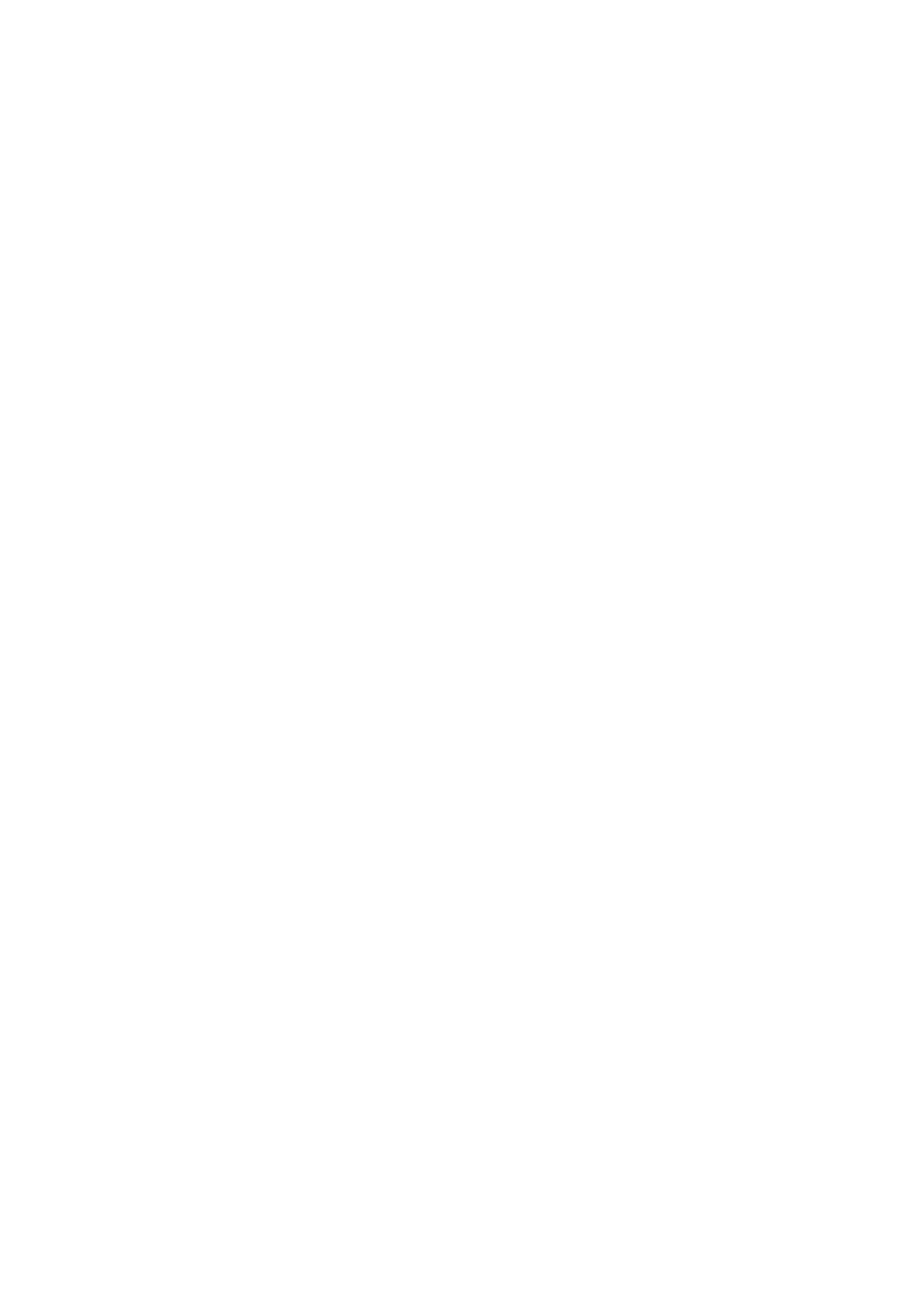# **INDEX**

| 1.                                                                                 |  |
|------------------------------------------------------------------------------------|--|
| $\overline{2}$ .                                                                   |  |
| 3.                                                                                 |  |
| 4.                                                                                 |  |
| Viral DNA purification, restriction endonuclease digestion, electrophoresis9<br>5. |  |
|                                                                                    |  |
| $\mathbf{1}$ .                                                                     |  |
| 2 <sup>1</sup>                                                                     |  |
| 3.                                                                                 |  |
|                                                                                    |  |
|                                                                                    |  |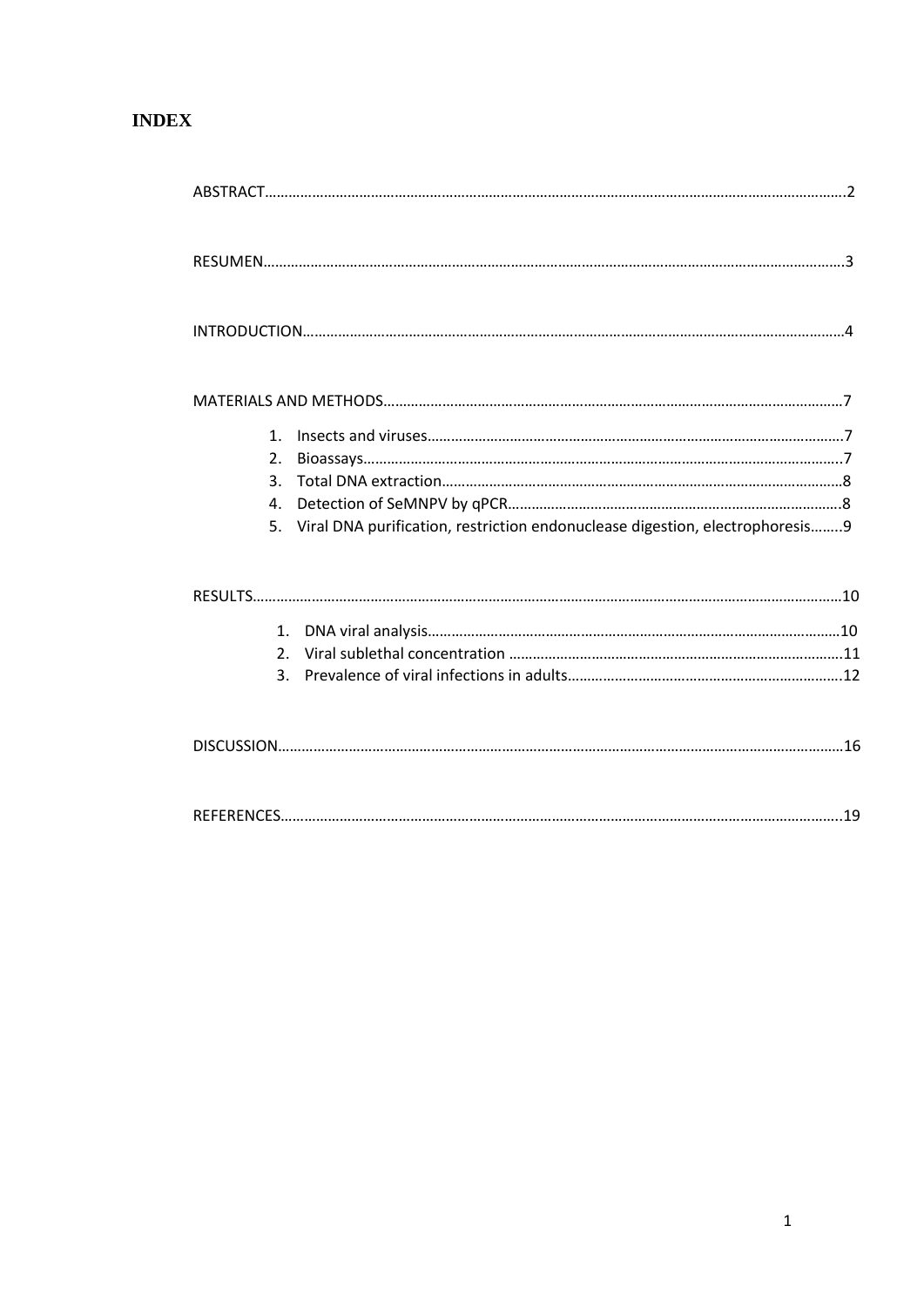#### **ABSTRACT**

The Nucleopolyhedrovirus of *Spodoptera exigua* (Baculoviridae) is the active ingredient of bioinsecticides currently applied in organic production. Baculoviruses are mainly transmitted horizontally from insect to insect, but recent studies on the *S. exigua* hostpathogen system revealed that vertical transmission (from parents to offspring) also occurs. Although the biological mechanisms of the pathway remain mainly unknown, common mutations in the sequence of three genomes of genotypes specialized in vertical transmission were identified, including SeAL1. In this study, we examine the potential role of three genes (*Se5, Se96* and *Se99)* hosting those mutations and, thus hypothetically involved in vertical transmission. For this, three bacmid-based recombinants (SeBacAL1Δ05, SeBacAL1Δ96 and SeBacAL1Δ99) in which these genes had been knocked out were bioassayed in comparison with the wild-type genotype SeAL1. Bioassays were performed to assess the capability of this recombinant to induce sublethal infections in adults. Fourth instar larvae were orally inoculated with sublethal concentration and survivors reared to adult stage and examined for viral DNA presence by q-PCR. Restriction Fragments Length Polymorphism (RFLP) analysis with *Bgl*II was performed to confirm the identity of each virus after an amplification cycle. We observed an extra band of  $\sim$ 7.5 kb in the SeBacAL1 $\Delta$ 99 profile, indicating important modification at a genomic level. The concentrations to kill 50% of treated larvae was determined to be  $10^4$  OB/ml for all treatments except for SeBacAL1 $\Delta$ 05, for which  $10^6$  OB/ml was needed. Unexpectedly, we failed to detect virus in adults exposed to any viral treatments. The reason behind sublethal infections were non-detectable is discussed.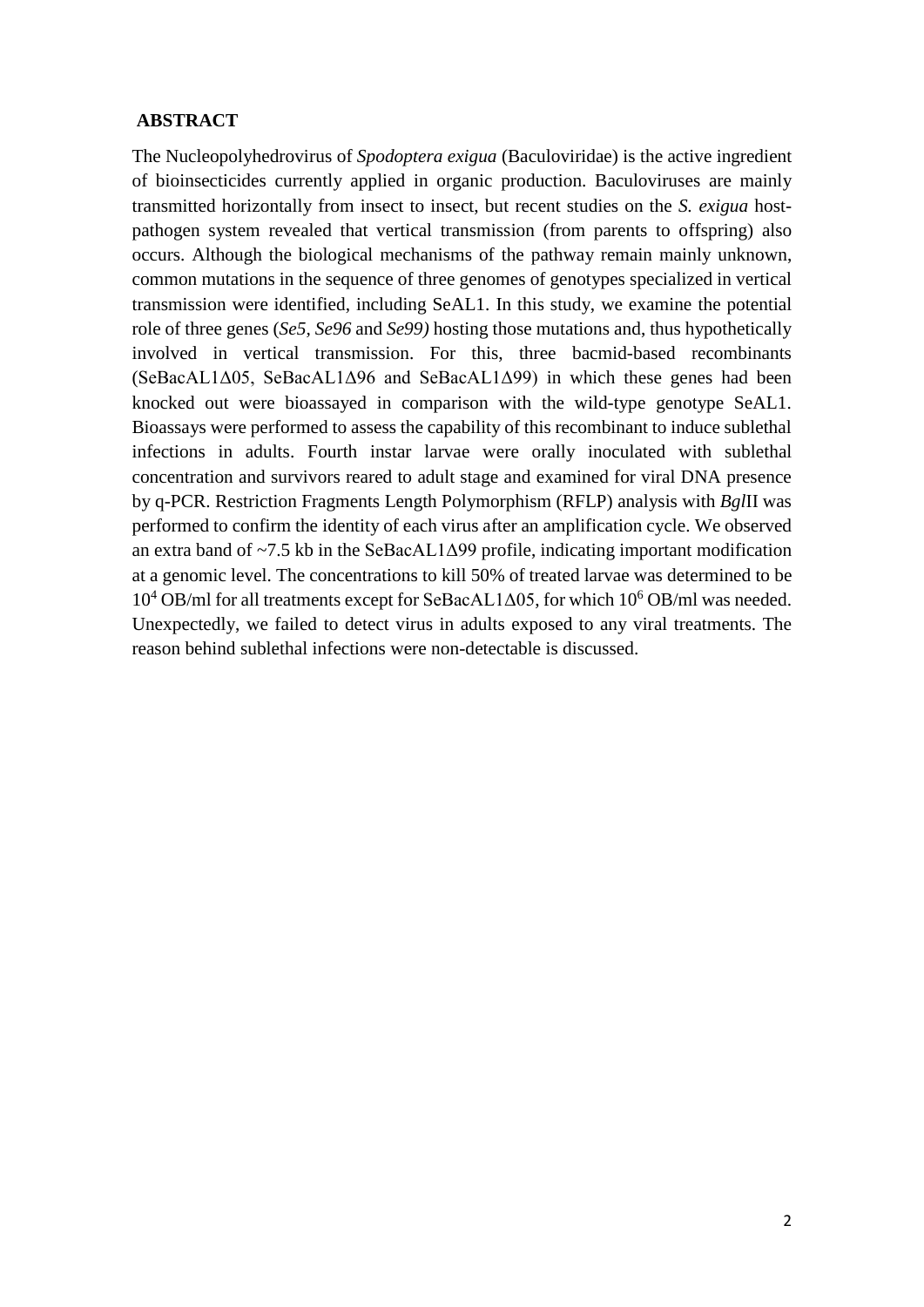### **RESUMEN**

El Nucleopoliedrovirus de *Spodoptera* exigua (Baculoviridae) constituye el ingrediente activo de bioinsecticidas empleados en producción ecológica de hortícolas. Los baculovirus son principalmente transmitidos horizontalmente de insecto a insecto, aunque recientemente en este sistema patógeno-huésped se ha puesto de manifiesto la importancia de la transmisión vertical (adultos a sus descendientes). Aunque los mecanismos moleculares son todavía desconocidos, se han identificado mutaciones en genotipos ligados a la transmisión vertical, incluido el SeAL1. En este estudio, examinamos el posible papel de los genes que albergan dichas diferencias (*Se5, Se96* and *Se99)* y que hipotéticamente podrían estar involucrados en la transmisión vertical. Para ello, tres genotipos recombinantes (SeBacAL1Δ05, SeBacAL1Δ96 and SeBacAL1Δ99) en los que estos genes has sido suprimidos son examinados en comparación con el genotipo original SeAL1 mediante bioensayos para evaluar su capacidad para inducir infecciones subletales en adultos. Larvas en cuarto estadio de *S. exigua* fueron inoculadas oralmente con concentraciones subletales de los distintos tratamientos virales. Los insectos supervivientes fueron criados hasta la fase adulta, donde la presencia de ADN viral fue examinada mediante q-PCR. La identidad de cada virus fue comprobada mediante un análisis del ADN viral con la endonucleasa de restricción *Bg*lII. Los perfiles de restricción mostraron una banda extra de ~7.5 kb en SeBacAL1Δ99, indicando una importante modificación a nivel genómico. Las concentraciones subletales determinadas, fueron de  $10^4$  OB/ml para todos los tratamientos, excepto para SeBacAL1 $\Delta$ 05, para el que fue necesario 100 veces más. No se pudo detectar ADN viral en los adultos expuestos a ningún tipo de tratamiento viral. Las razones por las que las infecciones subletales no pudieron detectarse son discutidas.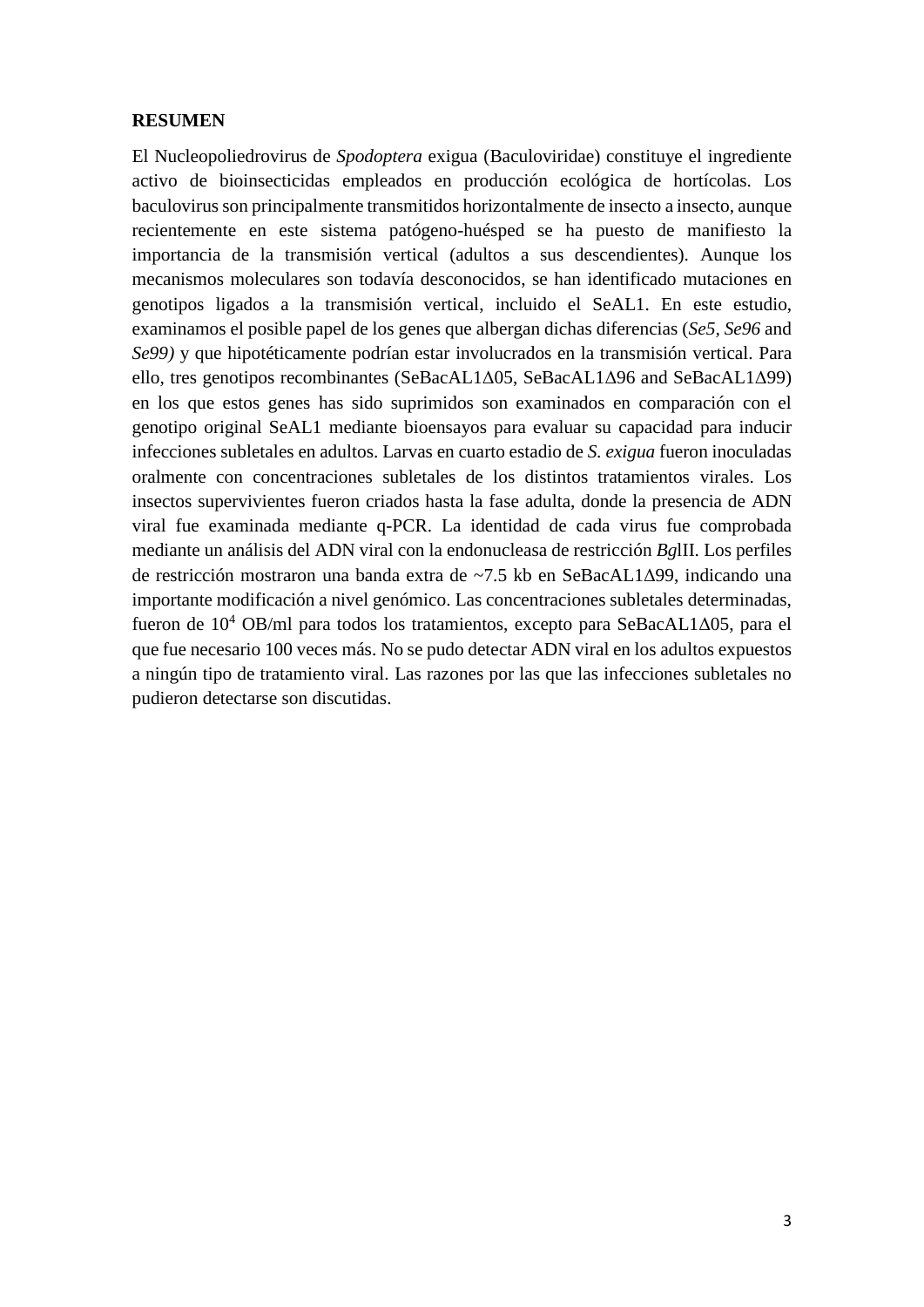### **INTRODUCTION**

The beet armyworm, *Spodoptera exigua* (Hübner) (Lepidoptera: Noctuidae) is an important pest both in greenhouses and outdoors crops worldwide. Originally described from Southeast Asia, nowadays this species is distributed in all tropical and subtropical areas of the world (Capinera, 2001). *S. exigua* is markedly polyphagous with a extend host range of more than 200 plant species (Brown et al., 1975). The beet armyworm outbreaks result in damage of economically important vegetables crops such as cucumber, sweet pepper, courgette, beans, watermelon, and open-field crops like sunflower or alfalfa, as well as ornamental and non-commercial plants (Belda, 1994). The injury is produced by the larval stage that feed on leaves, fruits and stems producing large economic losses. In Southern Spain, S. exigua has been considered a key pest in sweet pepper for decades (Caballero et al 2009). Over decades, chemical control was used as the most common method to tackle with this pest. However the systematic spraying of synthetic pesticides lead to the development of resistances in insect populations associated to a lack of efficacy (Ahmad & Arif, 2010). Resistance has been reported to the main ingredients used against this pest including abamectin, cypermethrin, endosulfan or spinosad (Wang et al. 2006; Ahmad & Arif 2010). Other problems associated with broad-spectrum chemical pesticides are the presence of insecticidal residues in fruits exceeding those concentrations legally permitted in harvested fruit (Glass & Egea González, 2012), and the incompatibility with natural enemies used against simultaneous pests (Caballero et al., 2009). All these reasons, couple with the recently enforced regulation on the use of phytosanitary products, have encouraged growers to implement environmental friendly methods in the framework of integrated pest management programs.

Baculoviruses are well known as a good tool for insect pest control (Moscardi, 1999), being the most widely studied insect pathogenic viruses (Inceoglu et al., 2006). Used for biological control since 1900s (Inceoglu et al., 2006), baculoviruses comprise singular advantages respect to chemical insecticides. Namely, they are natural pathogens, highly specific with limited host range. Therefore, they not affect other beneficial organisms, and can persist in the environment for long time. Also they can be mass-produced and commercialized in a similar way to chemical pesticides (Beas-Catena et al., 2014). However, as other biopesticides, baculoviruses are not exempt of some disadvantages for broad commercial use, such as slow speed of kill, short field stability under UV-radiation, and high production costs (Beas-Catena et al., 2014).

Baculovirus have been recorded from hundreds of host species, mainly insect of the orders Lepidoptera, Hymenoptera and Diptera (Cory & Myers, 2003; Herniou et al, 2003). They have a double-stranded, circular, supercoiled genome, varying from 80 to 180 kb size, encoding 90 to 180 genes (Rohrmann, 2013; Serrano et al., 2015). Baculovirus produce occlusion bodies (OBs) that are capable to persist in the environment for long periods of time if they are protected from ultraviolet irradiation and are responsible of spreading infection between hosts. Horizontal transmission is thought to be the main route for baculoviruses spread-out and it occurs when NPV-infected larvae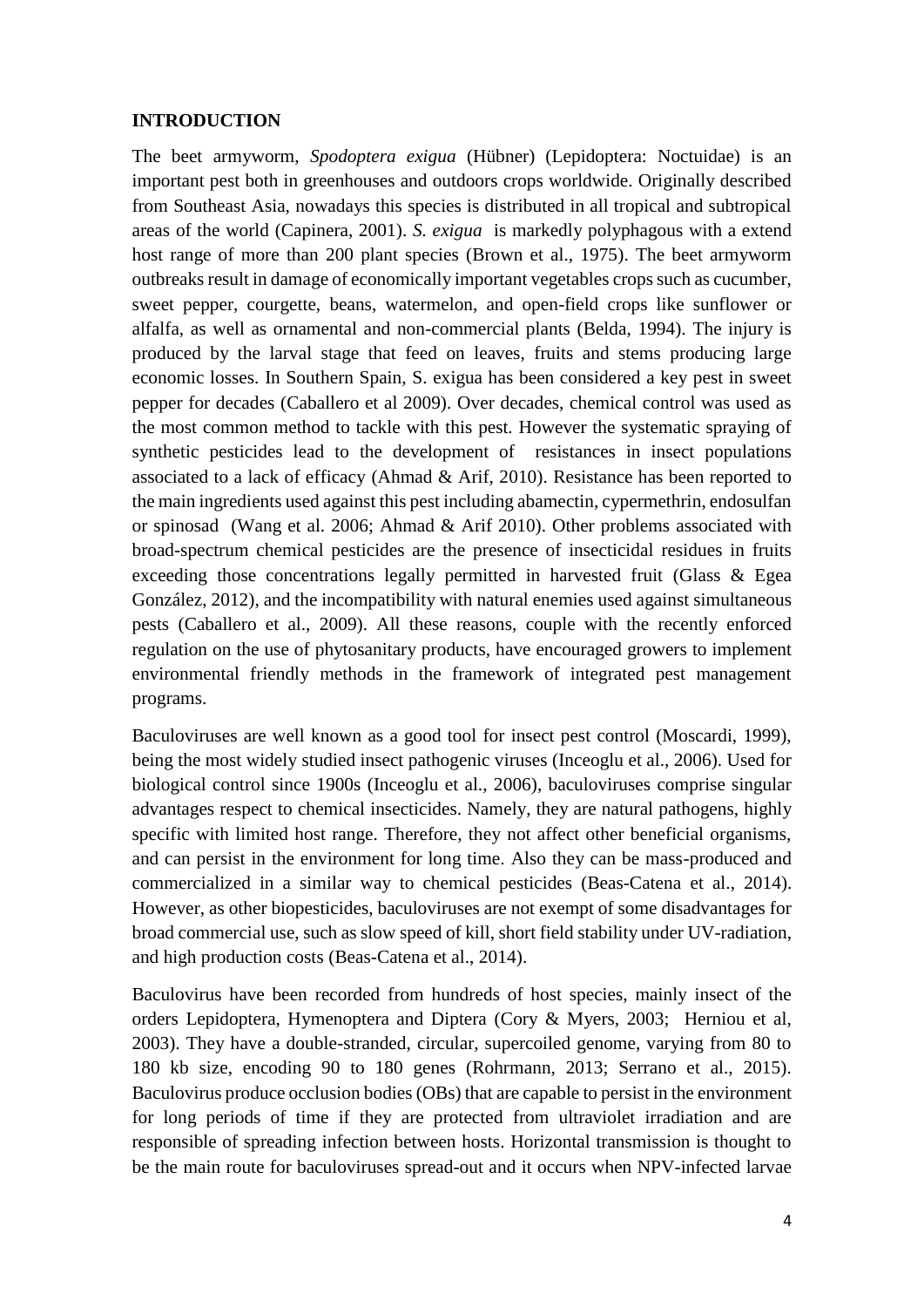die and several OBs are liberated to the environment and ingested by susceptible hosts, which become infected (Cory & Myers, 2003). Recent studies have shown that vertical transmission, from covertly infected parents to offspring, is not only possible (Kukan, 1999), but frequent in natural population of insect (Cabodevilla et al., 2011b; Vilaplana et al., 2010). The mechanisms involved in the latency of the virus in the host are still unknown, but evidence indicates that adults survivors to a virus challenge in the larval stage are capable to transmit the infection to their offspring (Burden et al., 2002; Virto, 2016). Vertical transmission is increasingly attracting attention, and its role in the virus ecology has been related to periods in which opportunities for horizontal transmission are unfavorable, due to host population fluctuations (Cory & Myers, 2003; Virto, 2016). OB ingestion does not always result in symptomatic fatal infections, however, sublethal doses can establish covert infections. Two types of covert infections have been reported for NPVs: persistent infection, characterized by a transcriptional activity of the virus at a low level, and latent infection when the virus is essentially dormant (Burden et al., 2003). Molecular techniques advances allowed the detection of both covert and latent infections and the vertical transmission have been investigated in detail. Namely, the polymerase chain reaction (PCR) or reverse transcription polymerase chain reaction (RT-PCR) lead to the detection of latent and persistent infections respectively. Novel and highly sensitive techniques have been developed such as real-time quantitative PCR (qPCR), which is able to detect as low as 5 or 7 copies of viral genomes for hydrolysis probe (TaqMan) and SYBR green based technique (Graham et al., 2015) respectively (Virto, 2016).

The *Spodoptera exigua* multiple nucleopolyhedrovirus (SeMNPV) has been intensively studied as biological control agent, and has demonstrated excellent insecticidal features. SeMNPV-based biopesticide allowed a level of crop protection against *S. exigua* as efficient as chemicals, and the advantages of high specificity, pathogenicity and virulence (Caballero et al., 2009). Nowadays, three SeMNPV-based biopesticides are registered and allowed to use in Spain: VIREX® (Biocolor, Almería, Spain), Spod-X® (Certis Corp., Columbia, USA), Spexit® (Andermatt Biocontrol, Grossdietwil, Switzerland). Recent studies on SeMNPV vertical transmission and their application on biological control, suggest the possibility of using vertically transmitted genotypes to promote covert infections and reactivation in field application approaches (Virto, 2016). The double transmission means of SeMNPV, combining horizontal and vertical (covert infections) routes, is potentially a novel aspect to be considered to improve the baculovirus-based application efficiency in crops. The introduction of SeMNPV vertically transmitted genotypes in the active ingredient might favor the implementation of inoculative strategies for field applications, favoring the sustainable use of such means to control *S. exigua* pest populations.

Studies on the genotypic variation of the SeMNPV genotypes associated either to vertical or horizontal transmission route revealed that some genotypes may be better adapted to one of both routes. Thézé et al. (2014) identified and compared the whole genome sequence of seven different SeMNPV isolates associated with vertical (VT-SeAL1, VT-SeAL2, VT-SeOx4) or horizontal transmission (HT-SeG24, HT-SeG25, HT-SeG26 and HT-SeSP2A). The great capability of SeAL1 to induce sublethal infection were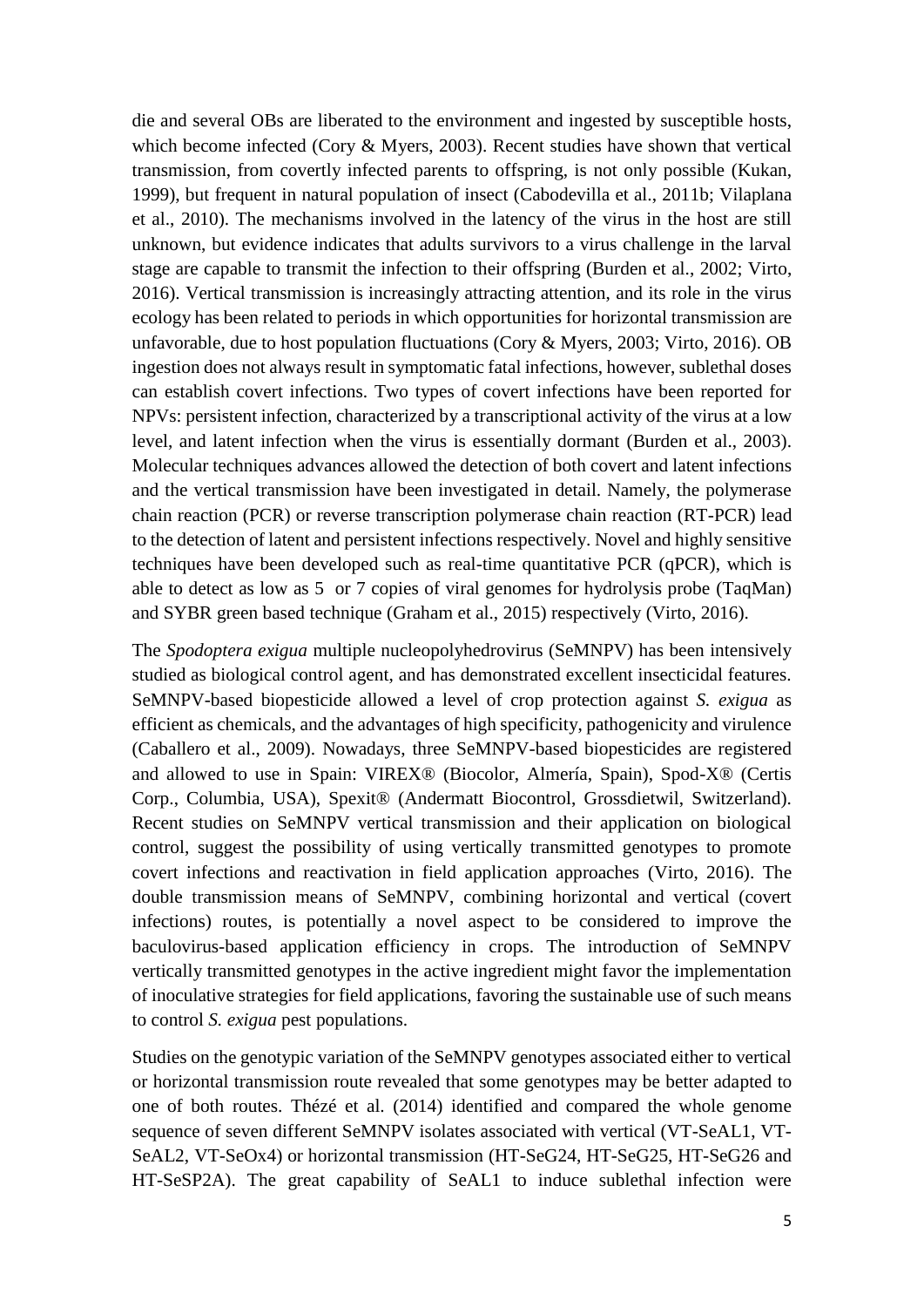consistently found in previous studies, being detectable (qPCR positive) in almost 100% of adults previously inoculated at larval stage (Cabodevilla et al. 2011a). SeAL1 and the rest of vertical transmission associated genotypes shared the same mutations in three genes, different from those of the horizontally transmitted isolates. These mutations were a deletion of 3 bp located at 1382 nt in open reading frame (ORF) 5 (*Se5*), a 3 bp deletion located at 114 nt in ORF96 (*Se96*), and a deletion of 9 bp located at 54 nt in ORF99 (*Se99*). We hypothesize that one or more of these genes would be involved in sublethal infections establishment and vertical transmission, but experimental evidence is lacking.

The aim of this work was to investigate the role of these genes *Se5, Se96* and *se99* in the vertical transmission of SeMNPV by using viral recombinant genomes in which each one of these genes had been knocked out (Serrano et al., 2015). Bacterial Artificial Chromosome (BAC)-mid based recombinants, named SeBacAL1, SeBacAL1Δ05, SeBacAL1Δ96 and SeBacAL1Δ99 were compared with the wildtype SeAL1 for their capability in the establishment of sublethal infections. For this purpose, we infect larvae of *S. exigua* with sublethal concentration of each viral treatment, and the survivors adults were analyzed for the detection of the virus by qPCR. Mortality and adults survival rates were compared between viral treatments to assess differential pathogenicity or infectivity and Restriction Fragments Length Polymorphism (RFLP) analysis of the viral DNA were also performed to detect possible rearranges during the infection process.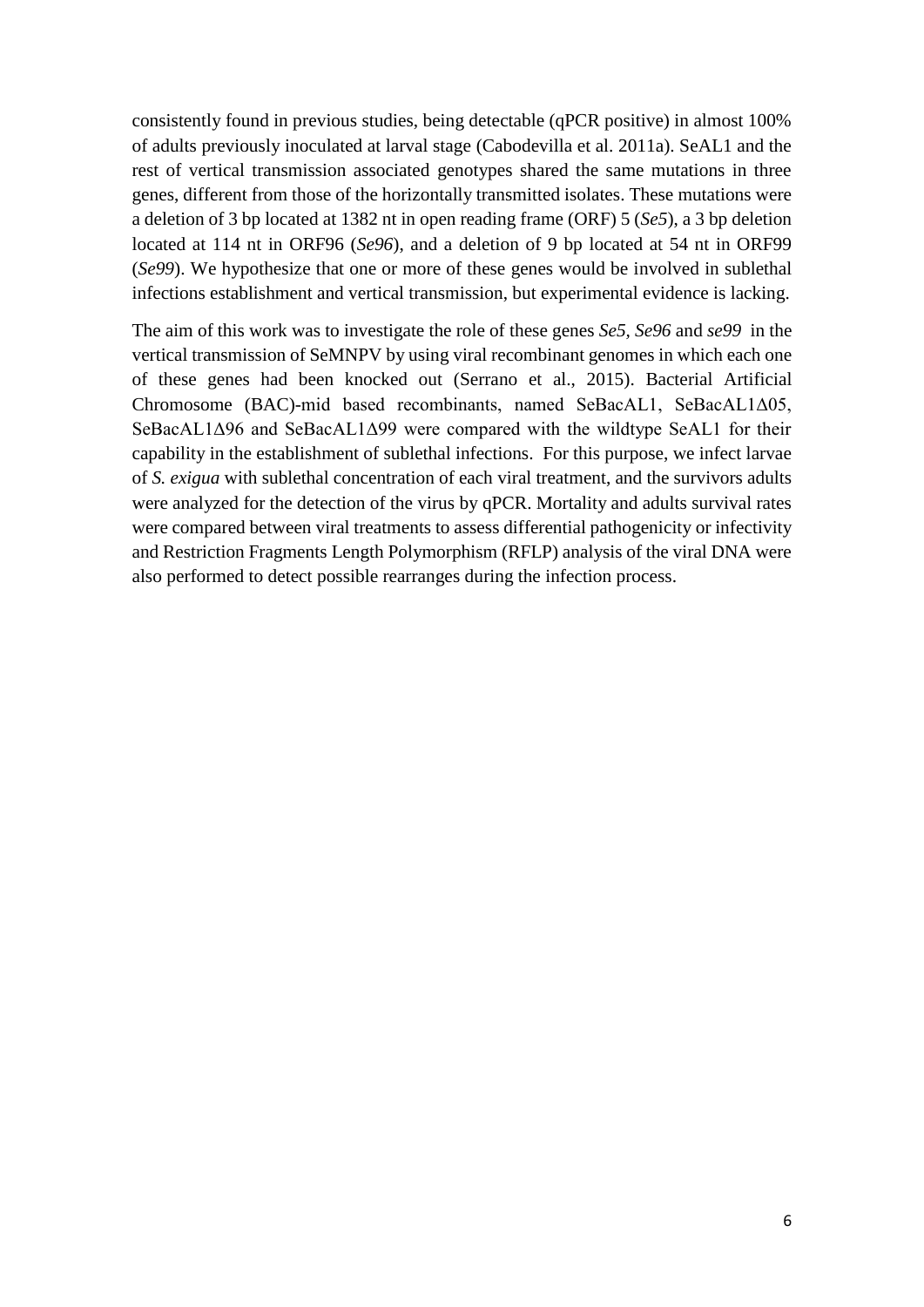# **MATERIAL AND METHODS**

### **1. Insects and viruses**

*S. exigua* larvae used in this study were provided by the insectary of the Universidad Pública de Navarra, where an *S. exigua* insects culture was maintained on a wheat germbased semisynthetic diet (Greene, Leppla, & Dickerson, 1976) under standard rearing conditions (25  $\pm$  1° C, 50 %  $\pm$  5 % RH and a photoperiod of 16:8 h light: dark).

The original SeMNPV isolate used in this study as a reference was SeAL1, known to be capable of being vertically transmitted (Cabodevilla et al, 2011a; Thézé et al., 2014). The rest of virus were DNA-recombinant isolates constructed on the SeAL1 genetic background, by using Bacterial Artificial Chromosome (BAC) recombination methods (Serrano et al., 2015). Briefly, first a BAC-mid was constructed by inserting the complete genome of the wild type to obtain the named SeBacAL1. The recombinants SeBacAL1Δ05, SeBacAL1Δ96 and SeBacAL1Δ99, were performed by double recombination with a helper plasmid resulting in the substitution of the *Se5, Se96* and *Se99* genes by reporter genes (Serrano et al., 2015). OB for all the virus were obtained from the virus collection of the Group of Microbial Bioinsecticides (Instituto de Agrobiotecnología, Universidad Pública de Navarra), and then amplified by inoculation of *S. exigua* fourth instars larvae using the droplet feeding method as describe below.

# **2. Bioassays**

Bioassays were performed to determine the capability of recombinants SeBacAL1Δ05, SeBacAL1Δ96 and SeBacAL1Δ99, to produce sublethal infections in adults of *S. exigua*, as the first step of viral vertical transmission, comparing to the wild type SeAL1. In previous studies performed in our laboratory, sublethal infections with the SeAL1 virus was previously found to be detectable by qPCR in almost all adults inoculated as fourth instar larvae (Cabodevilla et al, 2011a). As the recombinant construction process might affect the virus pathogenicity or other infective traits, firstly we determine the effective concentration causing medium mortality for the three recombinant virus in study. Thus, two types of bioassays were performed: i) a previous experiment to establish the OB concentrations causing between 40-60% NPV-mortality for each viral recombinant, and ii) a vertical transmission bioassay to assess the capacity of the viral recombinants to induce sublethal infections, comparing to the wild type SeAl1.

To test viral mortality induced by viral recombinants, *S. exigua* larvae were inoculate with different viral doses and checked for NPV-mortality. Specific symptoms of the fully overt infections were examined, such as cadaver milky appearance and liquefaction, and OB presence under optical microscope. The inoculation was made by the droplet feeding method (Hughes, van Beek, & Wood, 1986). For that, groups of 24 *S. exigua* fourth instar larvae were selected from mass culture and starved overnight (approx. 16 h). Viral inoculum containing a suspension of either  $10^4$  or  $10^5$  OB/ml, 10% sucrose and 0.001% Fluorella Blue (Food diet) was offered to groups of 50 larvae for ten minutes. Since the SeBacAL1Δ05 was reported 10 times less pathogenic than SeAl1, concentration of 10<sup>6</sup> and  $10^7$  OB/m were tested for this virus (Serrano et al., 2015). After viral exposition, those larvae that had ingested the suspension were individually transferred to 24-well tissue culture plates provided with semi-synthetic diet. Insects were maintained at  $25 \pm$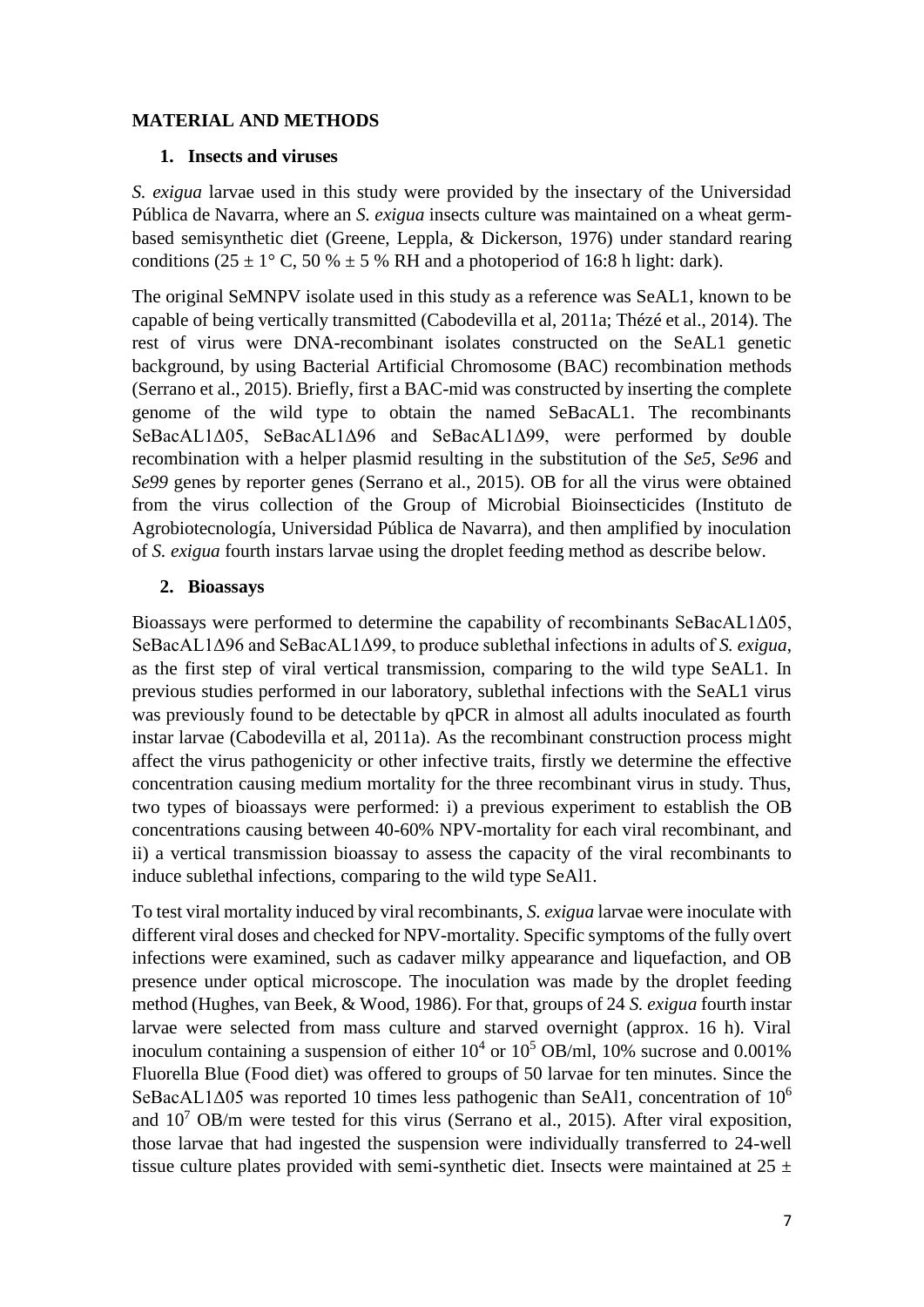$2^{\circ}$ C and 50  $\pm$  5 % RH, and mortality recorded daily until larvae died from polyhedrosis disease or pupated. Control larvae treated with water and Fluorella blue was included. The whole procedure was performed two times.

OBs concentrations selected to killed between 40-60 % of treated larvae for the virus recombinants was  $10^4$  OB/ ml, whereas for the SeBacAL1 $\Delta$ 05, it was of  $10^6$  OB/ ml. The inoculation procedure was the same as describe above, and insects were reared in the standard conditions. Mortality was recorded daily until larvae died from polyhedrosis disease or pupated. Surviving pupae were individually reared through to adult stage and the emerged adult individually collected in 1.5 ml vials, and stored at -20ªC for posterior analysis. Bioassay was performed three times.

# **3. Total DNA extraction**

To detect viral sublethal infections in *S.exigua* moths, the total DNA from adult abdomen was extracted, by using the Master Pure Complete DNA and RNA Purification Kit (Epicentre Biotechnologies) following manufacturer instructions for tissues samples. Briefly, the abdomens of frozen adults were dissected and individually placed in 2 ml Lysing Matrix tubes (MP Biomedicals) containing ceramic beads. 300 µl tissue lysis solution and 1 µl proteinase K (50 µg/µl) were added per tube. Then, samples were homogenized by MP FastPrep-24 tissue cell homogenizer at 4 m/s for 20 s and incubated for 15 min at constant 1,100 rpm orbital agitation. Samples were split into two aliquots of 150  $\mu$ l and one of them was treated with 1  $\mu$ l RNAse (5 $\mu$ g/ $\mu$ l) at 37°C for 30 min incubation. Then, 90 µl of MPC protein precipitation reagent were added and thoroughly mixed. Samples were centrifuged for 13 min at  $10000 \times g$ . After that, supernatants were recovered and nucleic acids precipitated with 500 µl of isopropanol by centrifugation for 10 min at 13,000  $\times$  *g* at 4°C. Pellets were washed twice with 70% ethanol at same conditions, resuspended in 20 µl sterile Mili-Q water and stored at -20°C until used for qPCR. Blank extraction samples containing only water were processed in parallel to control cross-contamination during the extraction procedure.

# **4. Detection of SeMNPV by qPCR**

In order to detect and quantify the presence of viral DNA in the total DNA from insects, Quantitative Polymerase Chain Reaction (qPCR) was performed following the method originally described by Cabodevilla et al., (2011b) and modified by Virto et al., (2013). qPCR based on SYBR Green fluorescence was carried out in 96-well reaction plates in a CFX96 Real-Time System (Bio-Rad). Amplifications were performed in a total reaction volume of 10 µl containing 5 µl of SYBR Premix Ex Taq (2x), 3 µl of sterile MilliQ water and 0.5  $\mu$ l of both DNApol.F an DNApol.R primers (10  $\mu$ M) and 1  $\mu$ l of DNA template. A blank extraction and four non-template reactions were included in each run, as well as a duplicate standard curve, constructed by serial dilutions from  $10^{-1}$  to  $10^{-7}$ , in order to determine the efficiency of reactions. The qPCR protocol consisted of an initial denaturation at 95°C for 30 s, followed by 45 amplification cycles at 95°C for 10 s and  $62^{\circ}$ C for 30 s. Finally, a melting curve analysis, including a dissociation stage from  $65^{\circ}$ C to 95°C increasing 0.5°C each 5 s, was added to confirm the specific target products. Data acquisition and analyses were performed using CFX Manager Software (Bio-Rad). DNA quantities were estimated by extrapolation of Cq values from the standard curve. Every DNA sample was performed in triplicate.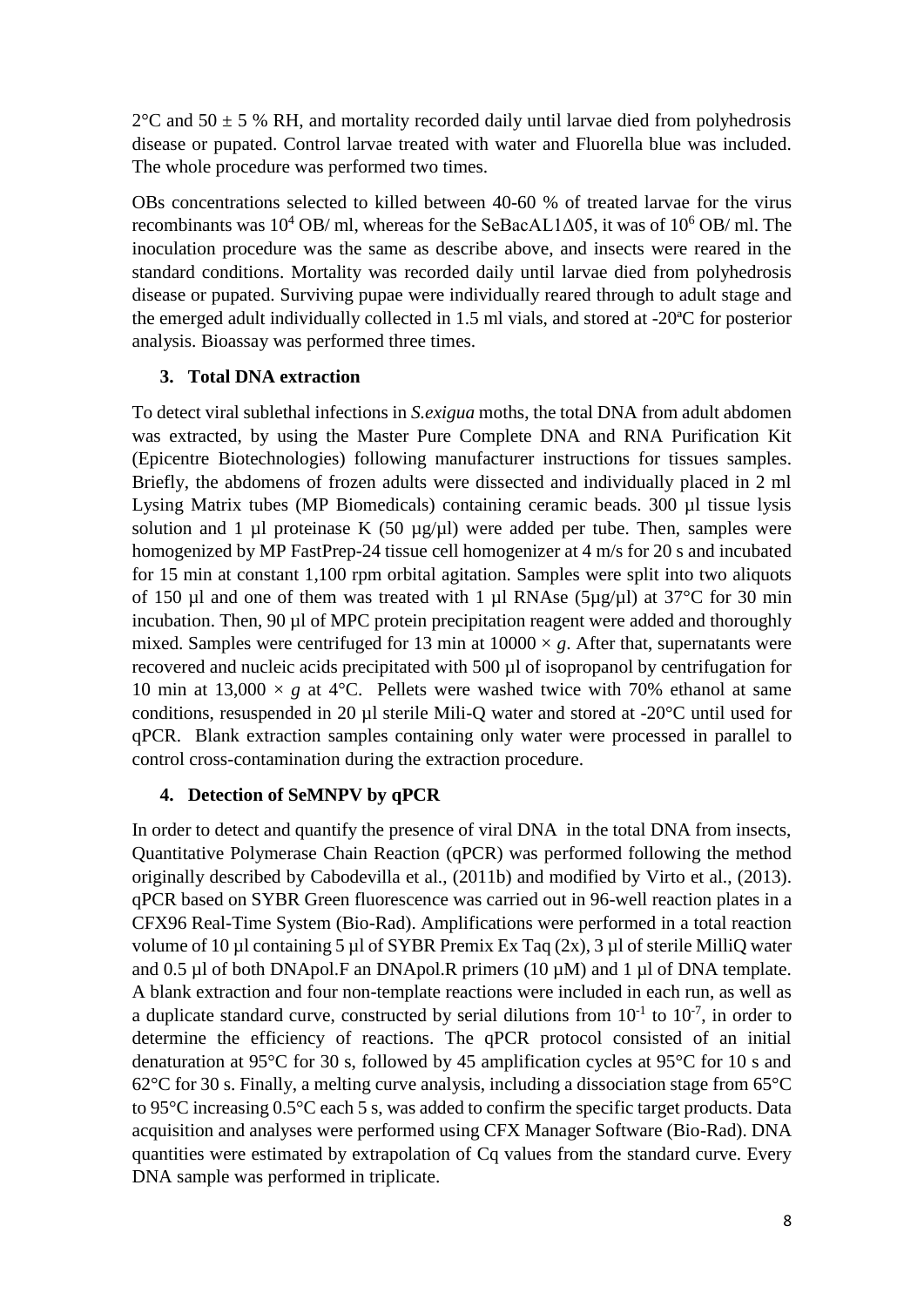#### **5. Viral DNA purification, restriction endonuclease digestion, electrophoresis**

Virus-killed larvae from bioassays were collected to confirm viral cause of the infections. For that, cadavers were classified per the viral treatment given and stored at -20°C prior OBs purification and DNA extraction. OBs form viral recombinant previously characterized were used as references. For OBs purification, cadavers were homogenized in 0.1% sodium dodecyl sulfate (SDS), filtered through a muslin cloth and precipitated by centrifugation. Viral DNA was extracted from the OBs by adding 250 µl of water, 50 µl of 10% SDS and 100 µl of 0.5 M Na<sub>2</sub>CO<sub>3</sub>. The mixture was incubated at 37°C for 5 min in order to dissolve the polyhedron matrix. Undissolved OBs were pelleted by centrifuging at 6,000 ×*g* for 1 min. Supernatant containing the released occlusion-derived virions (ODVs) was incubated with 500  $\mu$ g/ $\mu$ l proteinase K at 50°C for 45 min. After that time, 0.1 vol 10% SDS was added and another step of incubation at 50  $^{\circ}$ C was performed. Viral genomic DNA was extracted with 300 µl of MPC protein precipitation reagent centrifuged at 10,000 x g for 10 min and precipitated by the addition of 850 µl of isopropanol. DNA was washed twice with 70% ethanol and dissolved in 30 µl of sterile milliQ water. For restriction endonuclease digestion 5-17.5 µl of viral genomic DNA were treated with 0.3 µl of *Bgl*II (Takara, Shiga, Japan), adding 2 µl of 10x buffer and the required amount of milliQ water until reach 20 µl of total volume. Mixtures were incubated for 4 hours and loaded in 1% agarose gel with Tris-acetate-EDTA (TAE) (0.04 M Tris-acetate, 0.001 M EDTA). Electrophoresis was performed overnight and the DNA fragments stained with SYBR Safe, were visualized in a UV transiluminator, photographed and examined using the software GeneSnap (SynGen ver. 7.05.02, Sypnoptics Ltd. 1993-2008).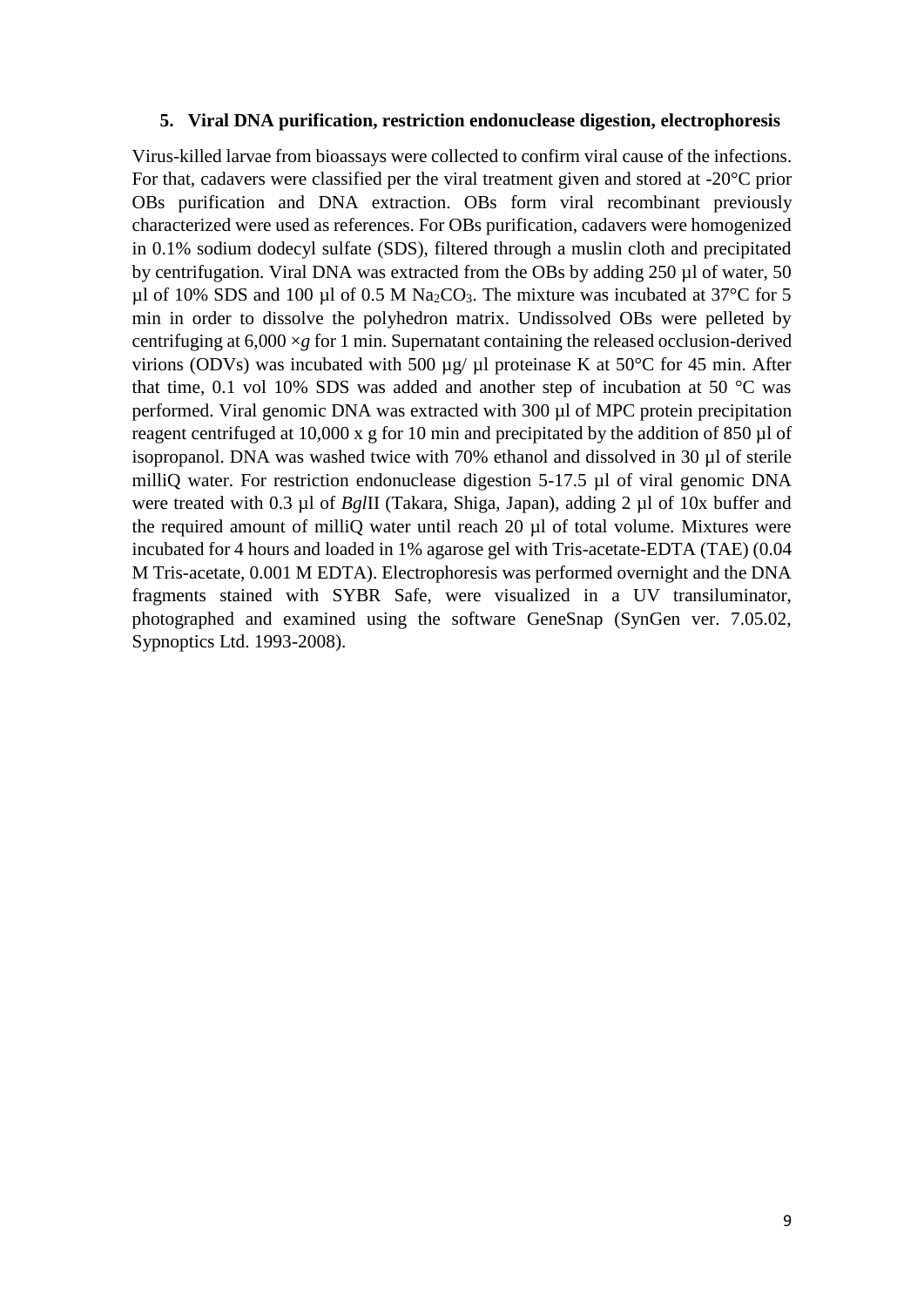#### **RESULTS**

#### **1. DNA viral analysis**

The analysis of viral DNA was performed to confirm both identity and genomic integrity of the virus causing larval death after infections of fourth instar larvae of *S. exigua* with the SeAL1 wild type and SeBacAL1, SeBacAL1Δ05, SeBacAL1Δ96 and SeBacAL1Δ99 recombinants. Cadavers of larvae were collected and OBs were purified, DNA extracted and tested by Restriction Fragments Length Polymorphism (RFLP) of viral DNA treated with *BglII* (Fig 1). This enzyme was previously found to discriminate SeMNPV isolates and genotypic variants (Muñoz & Caballero, 2001), including the BAC-recombinants (Serrano et al., 2015). RFLP analysis lead to the identification of restriction fragments corresponding to knocked-out genes. The restriction pattern from OBs of previously described BAC-recombinant were used as references. RFLP profiles showed no genetical mutation between reference and newly generated OBs for each of the five treatments, indicating non large delections or DNA recombination events occured during viral infection and OB amplification. However, the SeBacAL1Δ99 profile did not match the *Bgl*II profile previously described (Serrano, 2014). In the current *Bg*lII profile, an extra band of ~7.5 kb was detected compare to the SeBacAL1Δ96 reference (Fig. 1), indicating the possibility of cross-contamination during previous amplifications process or the DNA reorganization events. Therefore, SeBacAL1Δ99 treatment was excluded for subsequent experiments.



*Figure 1.* Bg*lII restriction endonuclease profiles of the genomic DNA of the SeAL1 wild type and SeBacAL1, SeBacAL1Δ05, SeBacAL1Δ96, and SeBacAL1Δ99 recombinants from OB of isolates used as references (lanes 1,3, 5, 7, and 9) and the OB generated after viral deaths at bioassay (lanes 2,4,6,8, and 10). Asterisk indicates an extra band detected compare to the originally described SeBacAL1Δ99 profile. Lane M contains 1 kb Marker-Ladder (Stratagene).*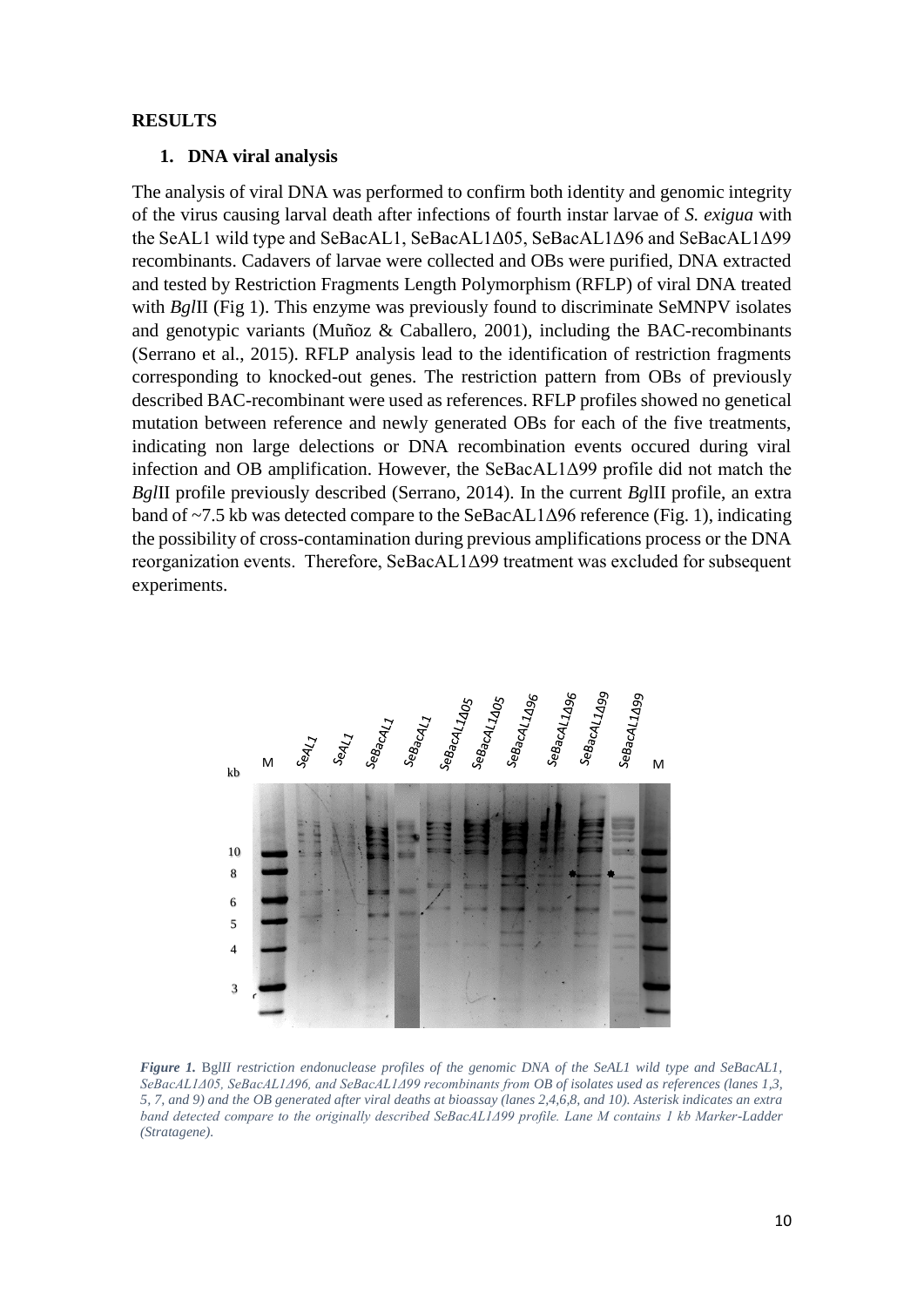### **2. Viral sublethal concentration**

Since the construction of recombinant viral genomes might had altered viral pathogenicity, a preliminary bioassay was performed to determine the effective concentration to cause mortality rates between 40-60% for each virus. Previous studies found that this mortality ratio in larval challenge with the SeAl1 was related to high levels of sublethal infections in adults of *S. exigua* (Cabodevilla et al., 2011a). In this experiment, two different viral concentrations were provided according to previous studies (Serrano, 2014). NPV- mortality average exceed the 40 % in all tested treatments (Table 1). Overall, the mortality mean increased with OB concentration, but nonsignificant differences were found statistically (t-Student,  $P > 0.05$ ). Those larval groups treated with 10<sup>4</sup> OB/ml of SeAL1, SeBacAL1, and SeBacAL1Δ96 reached similar mortality proportion of 47.22%, 43.18%, 54.73%, whereas the 57.02%, 86.16%, and 78.01% were calculated for the concentration of  $10^5$  OB/ml respectively. Low rates of viral mortality (5.88%) were registered in control groups, indicating cross-contamination due to insects manipulation.

Therefore, concentration of  $10^4$  OBs/ml for SeAL1, SeBacAL1, and SeBacAL1Δ96, and 10<sup>6</sup> OBs/ml for SeBacAL1Δ05 were determined for the subsequent bioassays.

| <b>Virus</b><br><b>Treatment</b> | <b>OB</b> concentration<br>(OBs/ml) | <b>Treated larvae</b><br>(N) | <b>Mean mortality</b><br>$(\% \pm \text{se})$ |
|----------------------------------|-------------------------------------|------------------------------|-----------------------------------------------|
| <b>Control</b>                   |                                     | 37                           | $5.88 \pm 5.88$                               |
| <b>SeAL1</b>                     | $10^{4}$                            | 43                           | $47.22 \pm 2.78$ a                            |
|                                  | $10^{5}$                            | 44                           | $57.02 \pm 9.65$ a                            |
| SeBacAL1                         | 10 <sup>4</sup>                     | 46                           | $43.18 \pm 2.27$ a                            |
|                                  | $10^{5}$                            | 33                           | $86.16 \pm 7.59$ a                            |
| SeBacAL1A05                      | $10^{6}$                            | 46                           | $59.52 \pm 7.14$ a                            |
|                                  | $10^{7}$                            | 45                           | $88.10 \pm 7.14$ a                            |
| SeBacAL1A96                      | 10 <sup>4</sup>                     | 41                           | $54.73 \pm 1.79$ a                            |
|                                  | $10^{5}$                            | 40                           | $78.01 \pm 16.10$ a                           |

*Table 1. Mean percentage of S. exigua larval mortality induced by SeMNPV treatments including the wild type SeAl1, and the recombinant genomes SeBacAL1, SeBacAL1Δ05, SeBacAL1Δ96 for different OB concentrations.* 

Letter a indicate no significant differences between mean values by the t-Student test ( $p<0.05$ ) for each virus treatment.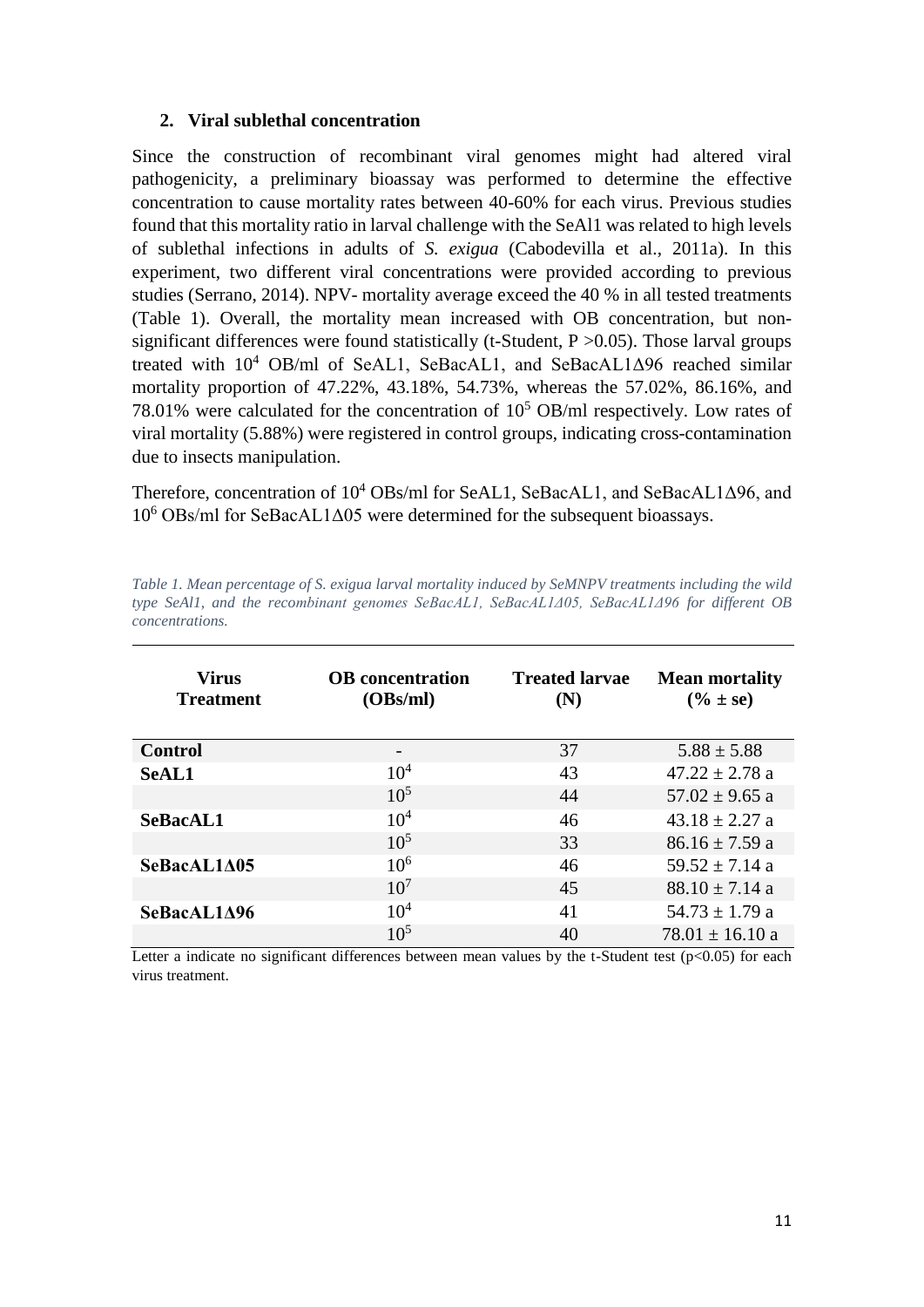# **3. Prevalence of viral infections in adults**

Mortality induced after viral challenge varied from 46.8% to 67.3% across treatments during the bioassay (Table 2). Similar mortality average between SeAL1 and SeBacAL1 was estimated (50.53% and 46.84% respectively) indicating that bacmid construction did not affect infective capabilities of the virus. SeBacAL1Δ96 mean mortality (51.76%) was similar to the wild-type virus. Mortality in the knockout SeBacAL1 $\Delta$ 05 was the highest recorded (67.35%) and overtook the mean value expected (40-60%). Regarding survival rates similar averages varying from 38.81% to 42.86% for SeAL1, SeBacAL1, SeBacAL1Δ96 were measured. However, for SeBacAL1Δ05 treated insects, significantly less adults survived due to a higher impact of virus infection. Noticeably, adult survival percentage in control groups was as low as 67.21%, since non-emerging pupae percentage reached 24.07% (Table 2).

| <b>Virus</b>   | OВ<br>concentration<br>(OBs/ml) | Viral<br><b>Mortality</b><br>$(\frac{9}{6} \pm \text{se})$ | Non-emerging<br>pupae $(\% )$ | <b>Adult</b><br>survival<br>$\%$ (N) |
|----------------|---------------------------------|------------------------------------------------------------|-------------------------------|--------------------------------------|
| <b>Control</b> |                                 | $3.92 \pm 3.92$                                            | 24.07                         | 67.21(41)                            |
| <b>SeAL1</b>   | 10 <sup>4</sup>                 | $50.53 \pm 3.67$                                           | 10.34                         | 38.81 (26)                           |
| SeBacAL1       | $10^4$                          | $46.84 \pm 3.89$                                           | 6.25                          | 42.86(30)                            |
| SeBacAL1A05    | $10^{6}$                        | $67.35 \pm 8.85$                                           | 28.57                         | 21.42(15)                            |
| SeBacAL1A96    | $10^{4}$                        | $51.76 \pm 3.14$                                           | 10.00                         | 41.54(27)                            |

*Table 2. Viral mortality, non-emerging pupae and adult survival rates after inoculation with SeAl1, SeBacAL1, SeBacAL1Δ05 and SeBacAL1Δ96.*

After emergence, almost 30 adult individuals per viral treatment (SeAL1, SeBacAL1, SeBacAL1Δ05 and SeBacAL1Δ96) and control were individually collected and processed for the detection of sublethal infections by q-PCR. First, the detection technique was verified using covertly infected adults from other experiments and the detection limits assessed using ten-fold serial dilution of high quality viral DNA. Tested samples were adult subjected to similar bioassays including all treatments used in this study (SeAL1, SeBacAL1, SeBacAL1Δ05 and SeBacAL1Δ96) as well as non-infected control insects.

The PCR cycle at which a significant increase in terms of Relative Fluorescence Units (RFU: variation in the fluorescence of SYBR Green) is first detected is called quantification cycle (Cq). A standard curve was performed between the Cq values and standard concentration of  $10^{-1}$  to  $10^{-7}$  ng/ $\mu$ l of pure SeMNPV DNA. The regression parameters were assumed acceptable according to  $\mathbb{R}^2$  values and the efficiency of reaction  $(R^2=0.985;$  slope = - 3.064; 112% efficiency) (Fig. 2). The Cq values for virus specific products defined by the standard curve range between 14.1 and 32.3 (Fig. 3) and the corresponding dissociation curve produced a single pick at 83.5ºC of melting temperature. Thus, adult samples were considered positive when Cq values were comprised between 14.1 and 32.3 and registered a single peak at the expected melting temperature for the dissociation curve. All the samples tested were located between those limits (Fig. 2-3), so that they were confirmed as positive samples.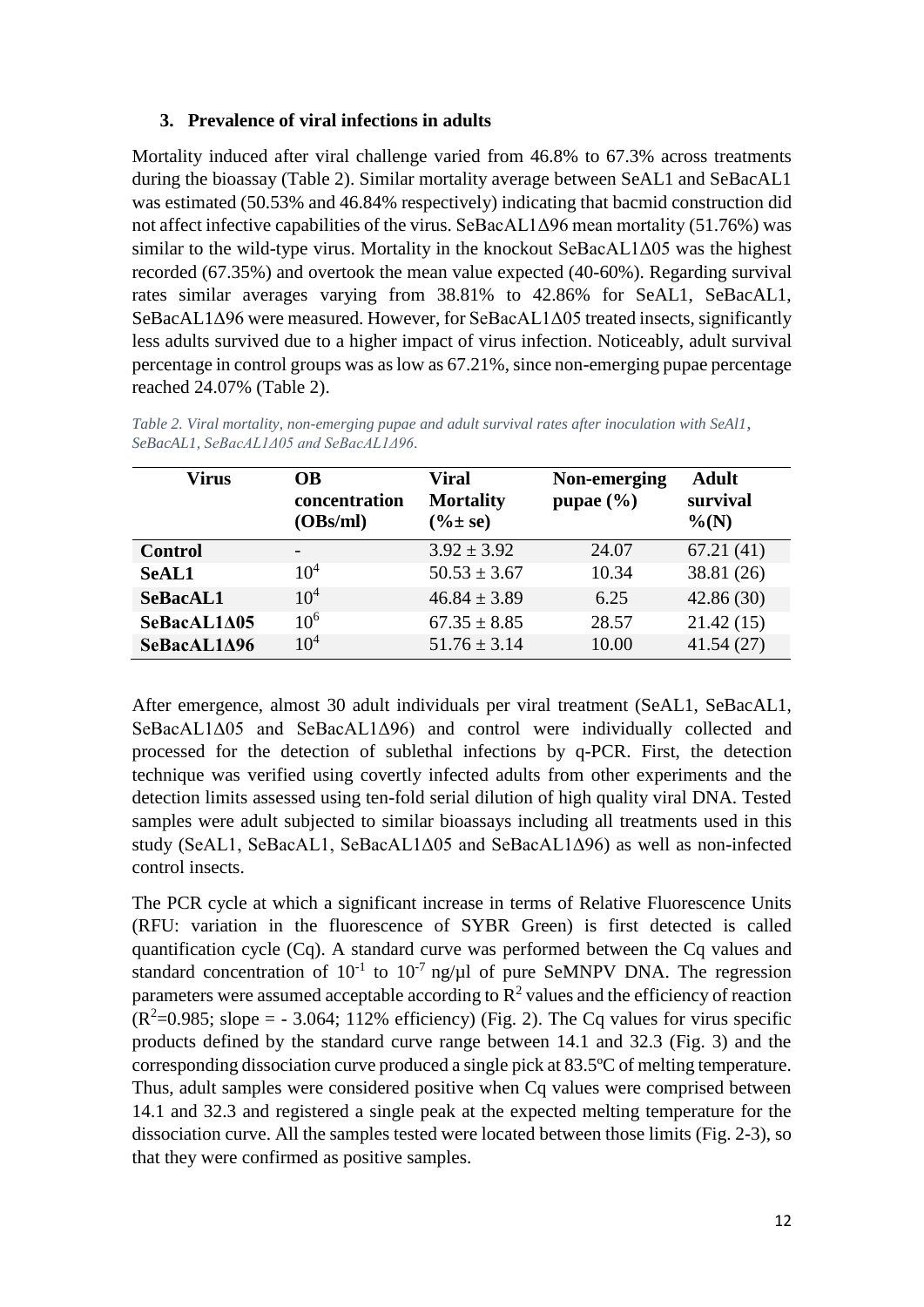

*Figure 2. Standard curve estimated for ten-fold SeMNPV viral dilutions (circles) and Cq corresponding values. Extrapolated values from the standard curve for the sample tested were represented (crosses).*



*Figure 3. qPCR amplification curves of ten-fold DNA- dilution (green) in duplicate for curve standard construction and viral-DNA positive adult samples (red) in triplicate. The green line indicates RFU quantification value.*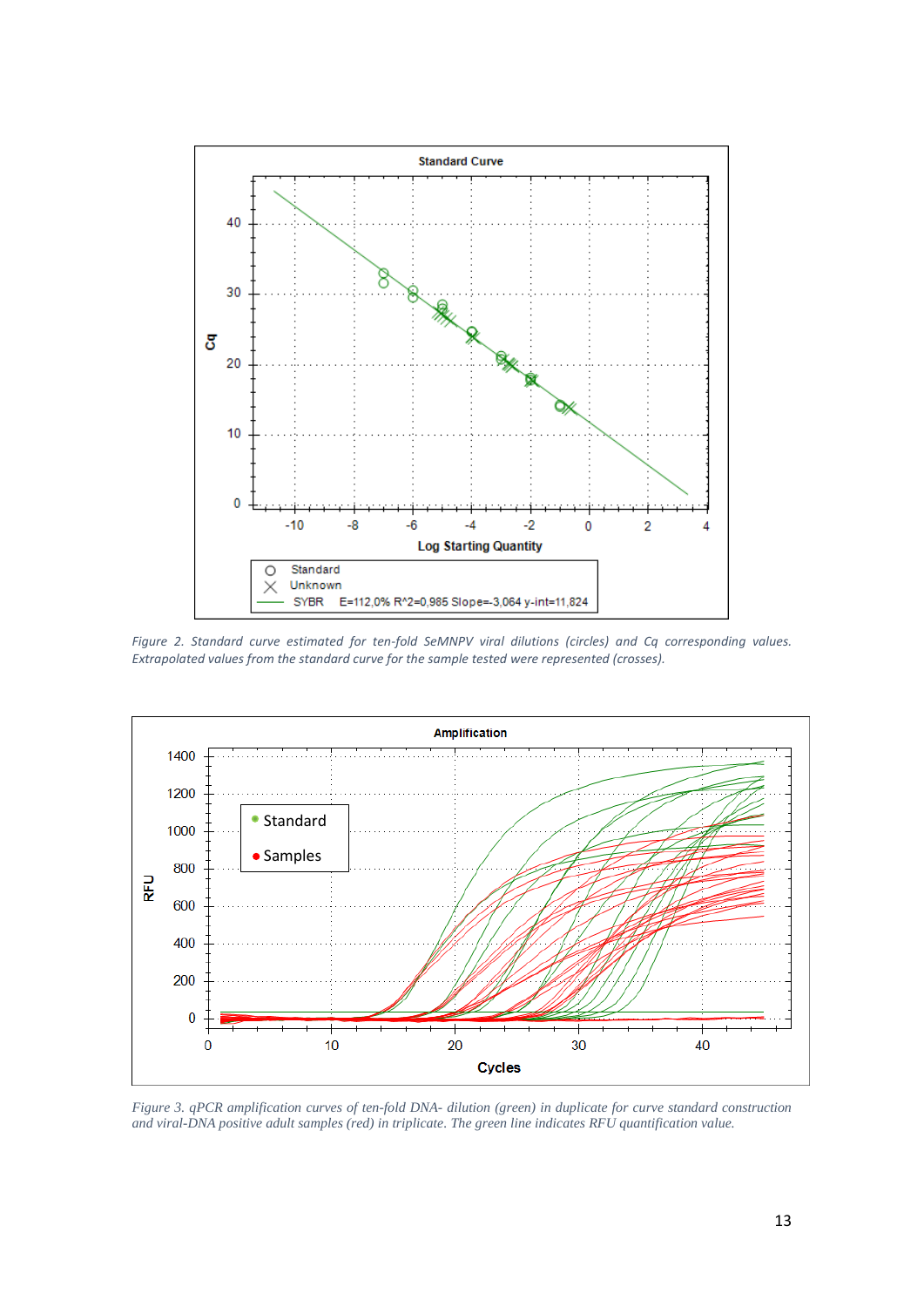In contrast, the amplification patterns during qPCR for those DNA samples obtained in bioassay showed different patterns lacking the exponential phase of DNA amplification. Regression parameters for standard curve were also considered acceptable ( $R^2$ =0.980; slope  $=$  - 3.133; 108.5% efficiency) (Fig. 4), together with the amplification curves for virus specific products had normal shapes (Fig. 5). Tested adults belonged to all treatments used for bioassays (SeAL1, SeBacAL1, SeBacAL1Δ05 and SeBacAL1Δ96), and non-infected control insects were included. Poor Cq values for tested samples ranging from 31.0 to 37.3, indicate the non-presence of the SeMNPV in DNA samples from the adults bioassayed (Fig. 4, Fig. 5).



*Figure 4. Standard curve estimated for ten-fold SeMNPV viral dilutions (circles). Extrapolated values from the standard curve were represented (crosses) and situated over limit of detection for the adult samples bioassayed.*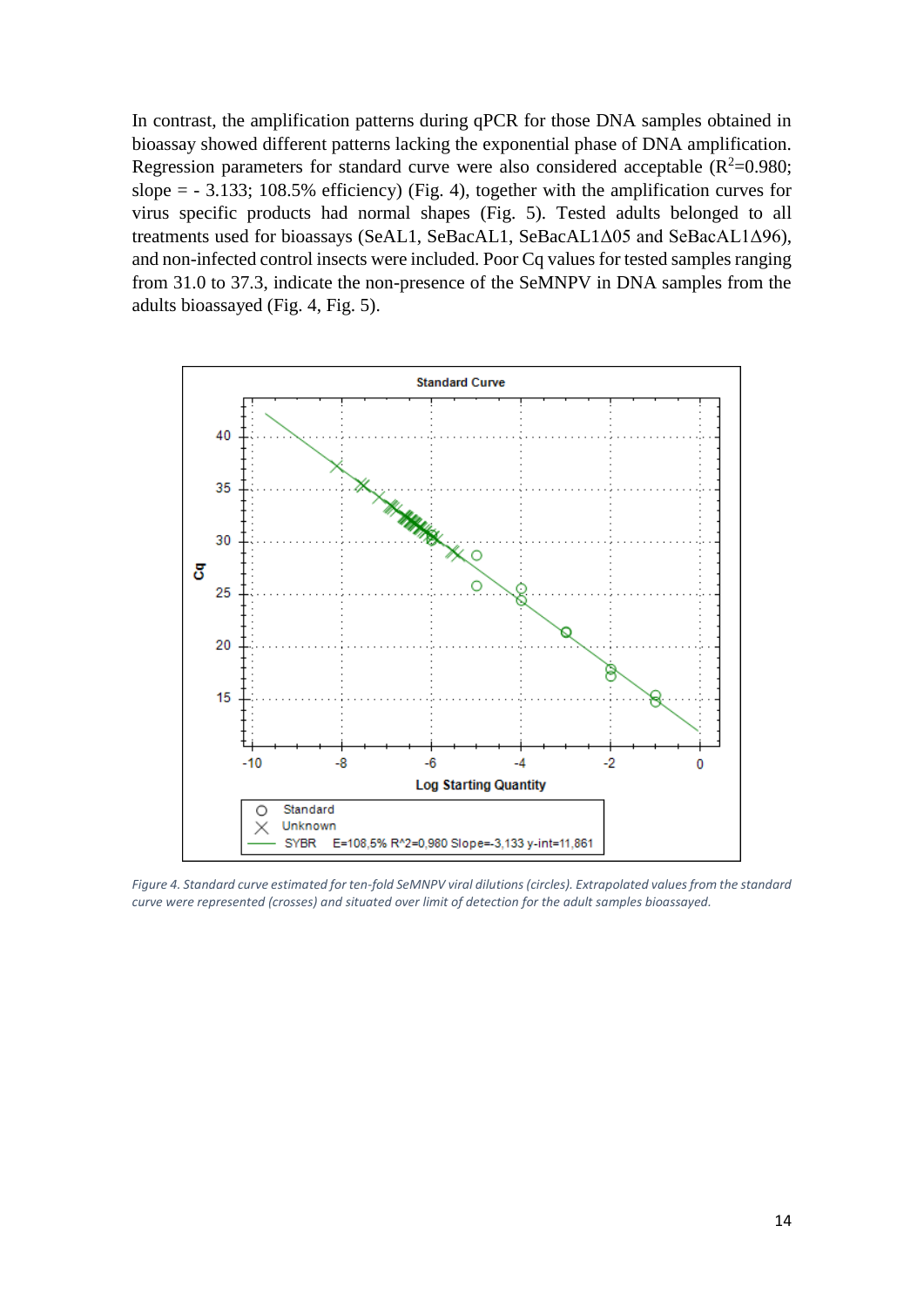

*Figure 5. q-PCR amplification curves of ten-fold DNA- dilutions (green) for standard curve construction and DNA samples from adult bioassayed (red). The green line indicates RFU quantification value.*

*.*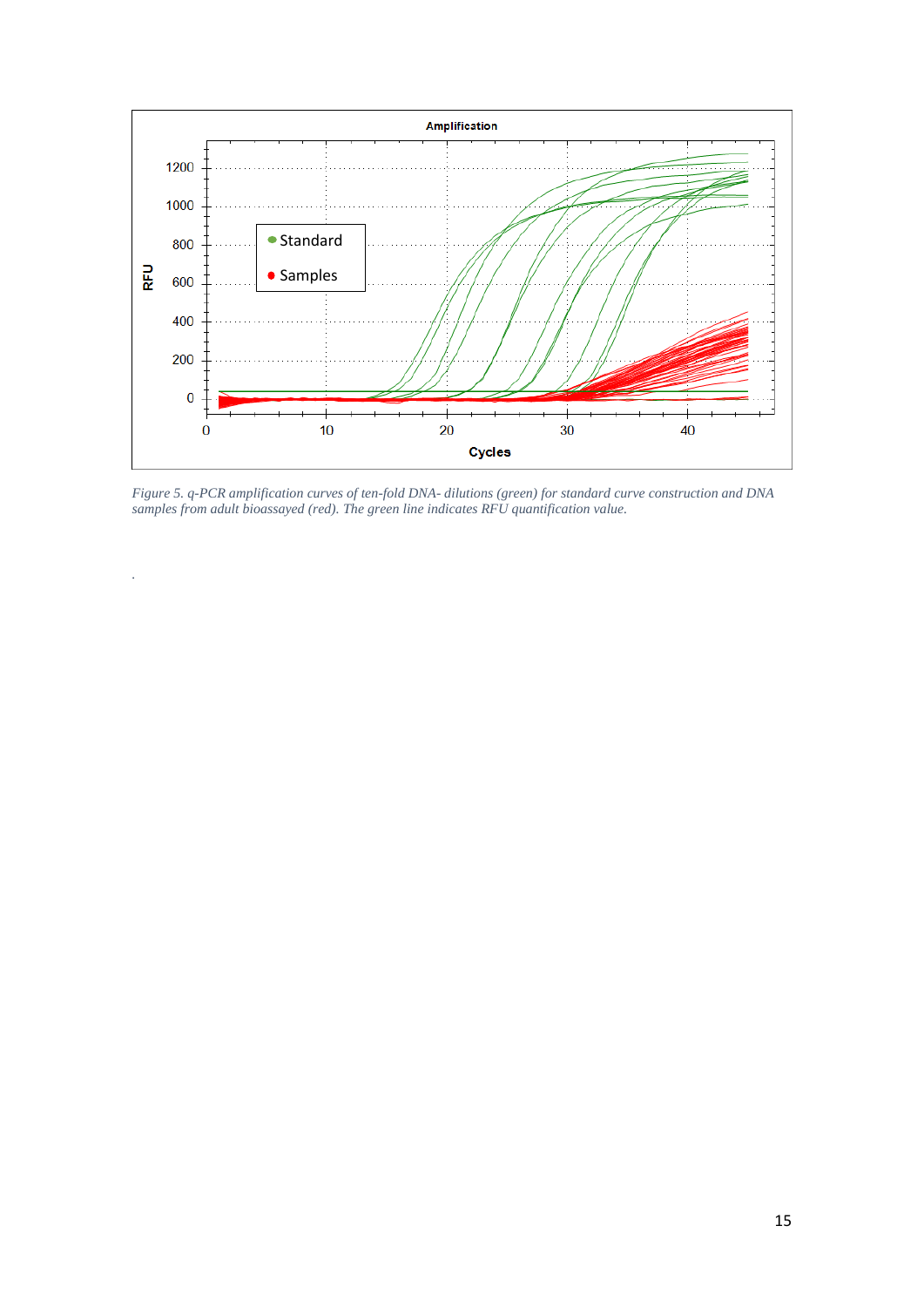### **DISCUSSION**

Baculovirus can stablish sublethal infections to transmit the virus from parents to the offspring and persist in the host for long term. However, little is known about the molecular mechanisms that regulate the establishment and persistence of latent and persistent infections. SeMNPV genotypes differed in their ability to induce sublethal infection in the adult stage, indicating that certain genotypes are better adapted to vertical transmission than others (Cabodevilla et al. 2011a). The vertically transmitted genotype SeAL1 produced almost 100% sublethal infection in adults that survived a viral challenge at larval stage (Cabodevilla et al. 2011a). Seven SeMNPV genomes related with vertical and horizontal transmission routes, including the SeAL1, were compared in their nucleotide sequences, and resulted in the identification of three genes (*Se5, Se96* and *Se99*) potentially involved in transmission traits (Thézé et al. 2014, Serrano et al, 2014) *.*  In this study, we investigate the vertical transmission abilities of recombinants in which those genes had been knocked out.

First, the identity of virus after the amplification cycle in the host was determine. DNA analysis of OBs before and after the infection, was carried out by Restriction Fragments Length Polymorphism (RFLP). Previous and post-infection *Bgl*II restriction profiles of viral DNA matched each other and with those previously described (Serrano, 2014) for all virus, except for the SeBacAL1 $\Delta$ 99 recombinant. In this case, an extra band of ~7.5 kb was found in comparison with the corresponding reference. Contrary, this pattern resembled to the one corresponding to SeBacAL1Δ96. These findings may be explained by cross-contamination during viral amplifications passages performed previously to these experiments. Other reason to explain the differences of *Bg*lII profile could be that the current profile is the result of DNA reorganization. During the infection cycle, baculoviruses genetic material may be altered by different events including mutations, gen duplications or DNA deletions or insertions, recombination between virus genotypes, virus and host, or virus and other co-infecting organisms (Cory & Myers, 2003). Occasionally, these rearrangements of genomic material might occur in order to obtain genomic stability, as some variants have been found unstable through viral amplifying passages (Muñoz & Caballero, 2001). Therefore, the SeBacAL1Δ99 was excluded for the rest of the experiments.

Previous studies found that a sublethal dose of  $\sim 10^4$  OB/ml of SeAL1 provided to larvae resulted in 80-100% of prevalence (qPCR+) in adults survivors to the infection (Cabodevilla et al. 2011b). The viral dose needed to kill 40-60% of a treated population was determined for the viral-recombinant SeBacAL1, SeBacAL1Δ05, and SeBacAL1Δ96. An initial experiment was performed inoculating fourth instar larvae of *S. exigua* and 10<sup>4</sup> was selected for SeAL1, SeBacAL1 and SeBacAL1Δ96, whereas 10<sup>6</sup> OB/ml was selected for SeBacAL1Δ05. These results were in line with the concentrations previously used by Serrano (2014), except for SeBacAL1Δ05, for which a concentration of 10<sup>5</sup> OB/ml was employed. Comparison between treatments indicates that there are nosignificant differences in pathogenicity between wild-type, SeAL1, and bacmid-based recombinant, SeBacAL1, concluding that the insertion of exogenous DNA (BAC) did not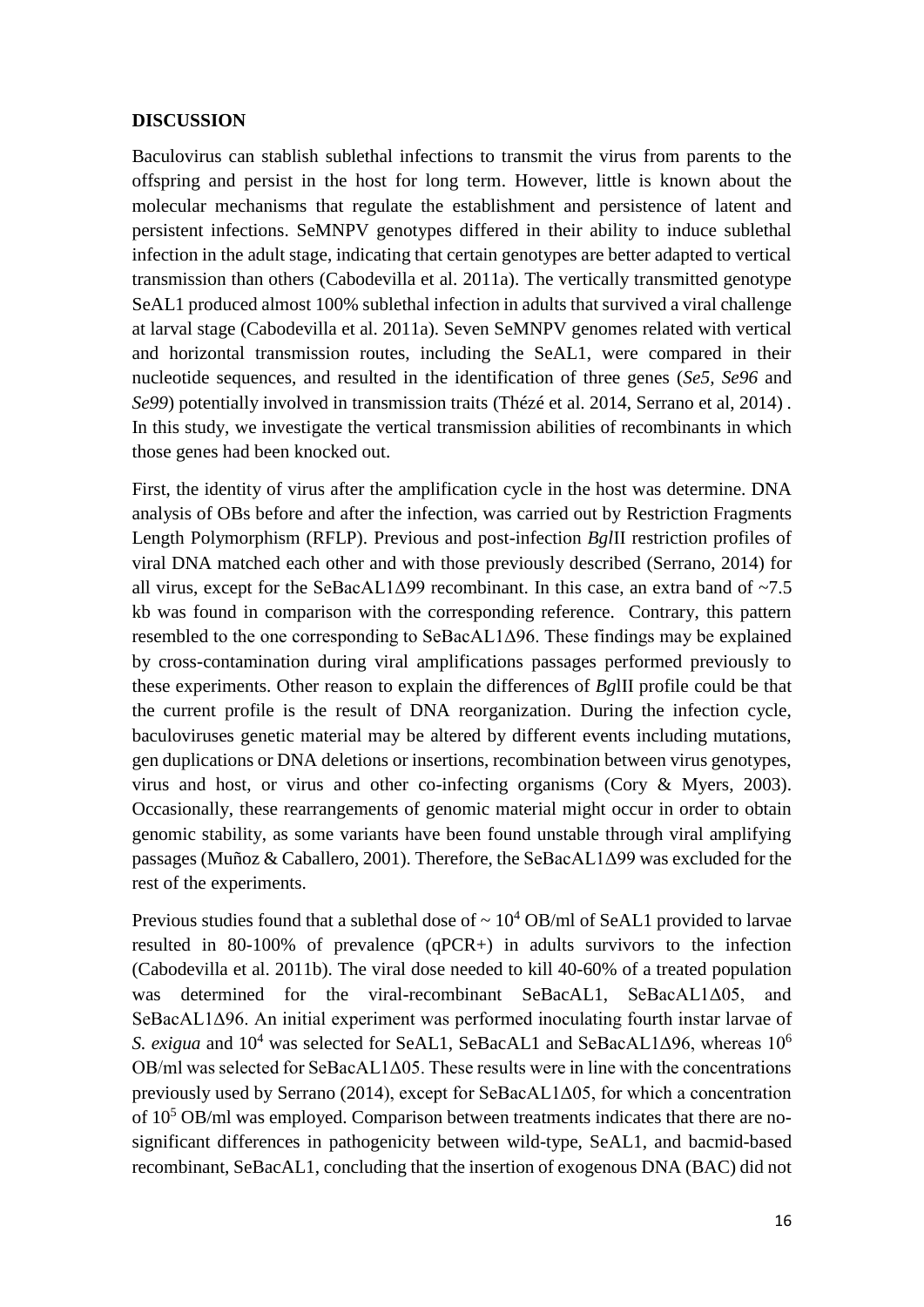affect viral pathogenicity. Deletion of *Se5* was found to have an important role in the viral infectivity of SeMNPV and its recombinant, SeBacAL1Δ05, needed to use a higher concentration than the rest of genotypes to reach  $LC_{50}$  (Serrano et al., 2015). In line with this, mean mortality for SeBacAL1Δ05 was noticeably higher than for SeAL1 (Table 2). SeBacAL1Δ96 was administered with the same OB concentration as SeBacAL1, and both concentrations produced similar mortalities, accordingly with other studies (Serrano, 2014).

Regarding the prevalence of sublethal infections in adults, bioassays using the previously determined sublethal concentration were performed in fourth instar larvae of *S. exigua*. Mortality rates were similar to those found in the previous experiment, but slightly higher for SeBacAL1 $\Delta$ 05, suggesting that a  $10^5$  concentration for this treatment would had approached more the 40-60% expected. Adult survival and non-emergence adults rates were calculated in order to detect sublethal effects of the viral infections, since sublethal infections of SeMNPV significantly reduce adult emergence (Cabodevilla et al. 2011b). Adult survival rates were mainly affected by the virus treatment. However, the control group showed higher rates of non-emergence (24.07%) than those found in similar experiments (Virto et al., 2013). Long- term studies of covert infections indicate that NPV can be transmitted in laboratory colonies throughout five generations after viral challenge (Burden et al., 2002). Thus, a covert infection may be present in our laboratory colony explaining unexpected deaths in control groups and low rates of emergence. However, mortality in control larvae found in this study, decrease between subsequent repetitions, suggesting that high rates of non-emerging adults in first experiments were consequence of contamination during insects manipulation.

Finally, the sublethal infection was tested by qPCR in adult stage of insect challenge with the virus. Serrano (2014) reported a similar prevalence for the SeAL1 and the four recombinants studied here, indicating that *Se5, Se96* and *Se99* disruption did not affect the prevalence of virus infection in adults. In this study, we failed to detect SeMNPV in total DNA samples from those adults exposed to virus. However, insect samples from other experiments were tested by qPCR and positive results were found, confirming the value of the method. Also, correct amplification curves, (Fig. 2, Fig. 3) and the regression parameters for standard curves were consistently acceptable, thus we focus the search of the failure on the DNA extraction. Numerous attempts have been made to adjust DNA extraction conditions, including Proteinase K concentration, time and speed of incubation, protein precipitation reagent concentration, precipitation conditions, and resuspension volume of mili-Q water for DNA. Unfortunately, none of these modifications resulted in the improvement of viral DNA amplification in insect samples. For subsequent studies, it would be of interest to analyse samples using different target genes capable to amplify other regions of the SeMNPV DNA, in order to discard genome modifications preventing the primers hybridization.

Biopesticides based on baculovirus are a feasible alternative to chemical pesticides, and a valuable tool in integrated pest management programs, that promotes a sustainable agriculture. Vertical transmission may be an interesting feature to improve pest control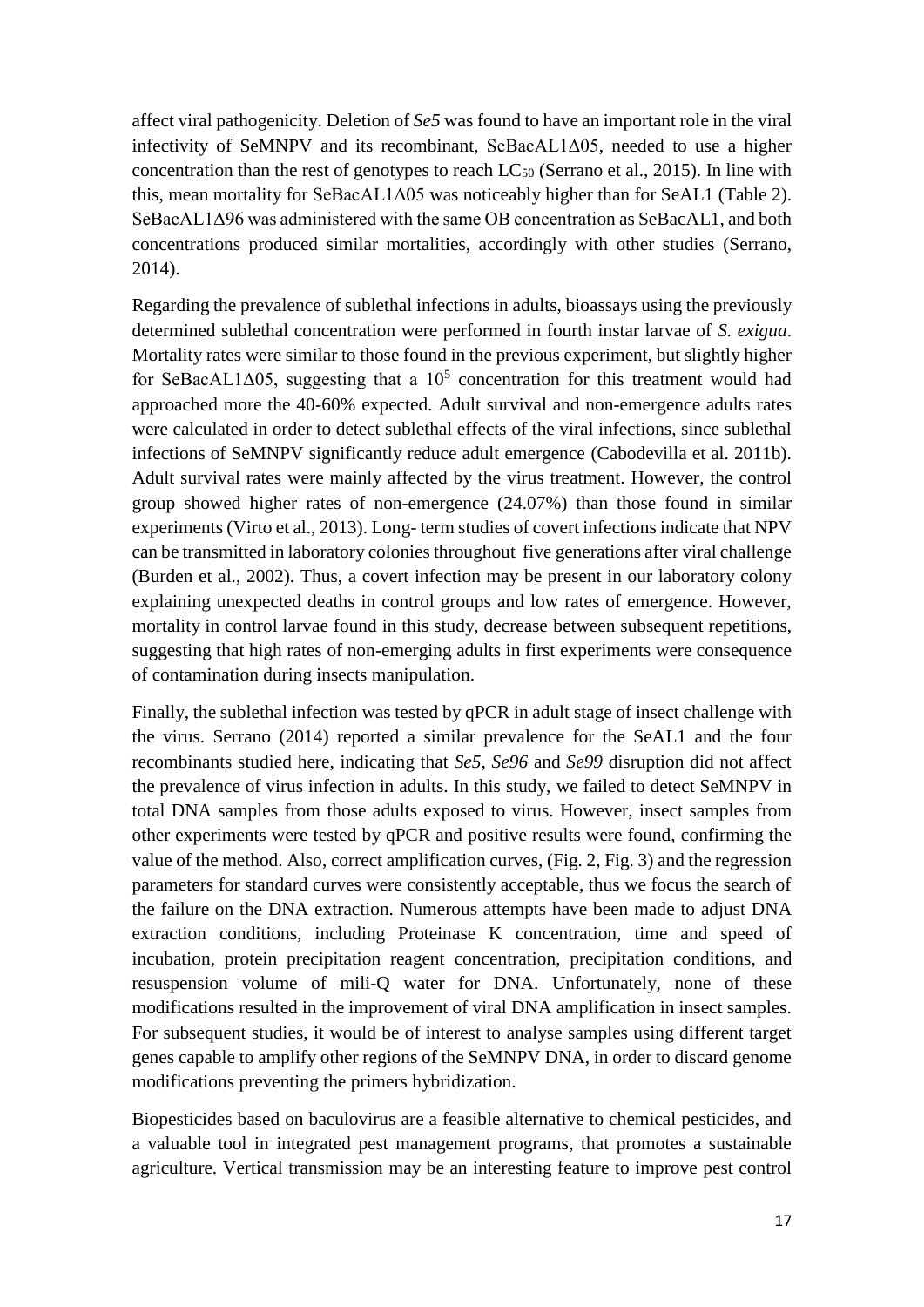strategies, and the establishment of covert infections in populations that may eventually trigger fatal disease in larvae causing damages in the crops. SeMNPV transgenerational transmission might reduce the number of applications of baculovirus-based insecticides, improving their effectivity in field and the risk of resistance development. Unfortunately, genetic factors associated with vertical transmission mechanisms are unclear yet. These findings will contribute to understand molecular mechanisms of vertical transmission pathway, where these genes might have an important role. Further studies would be needed to determine whether the disruption of *Se5, Se96* or *Se99* genes alter the viral expression and the efficiency of virus transmission to the offspring.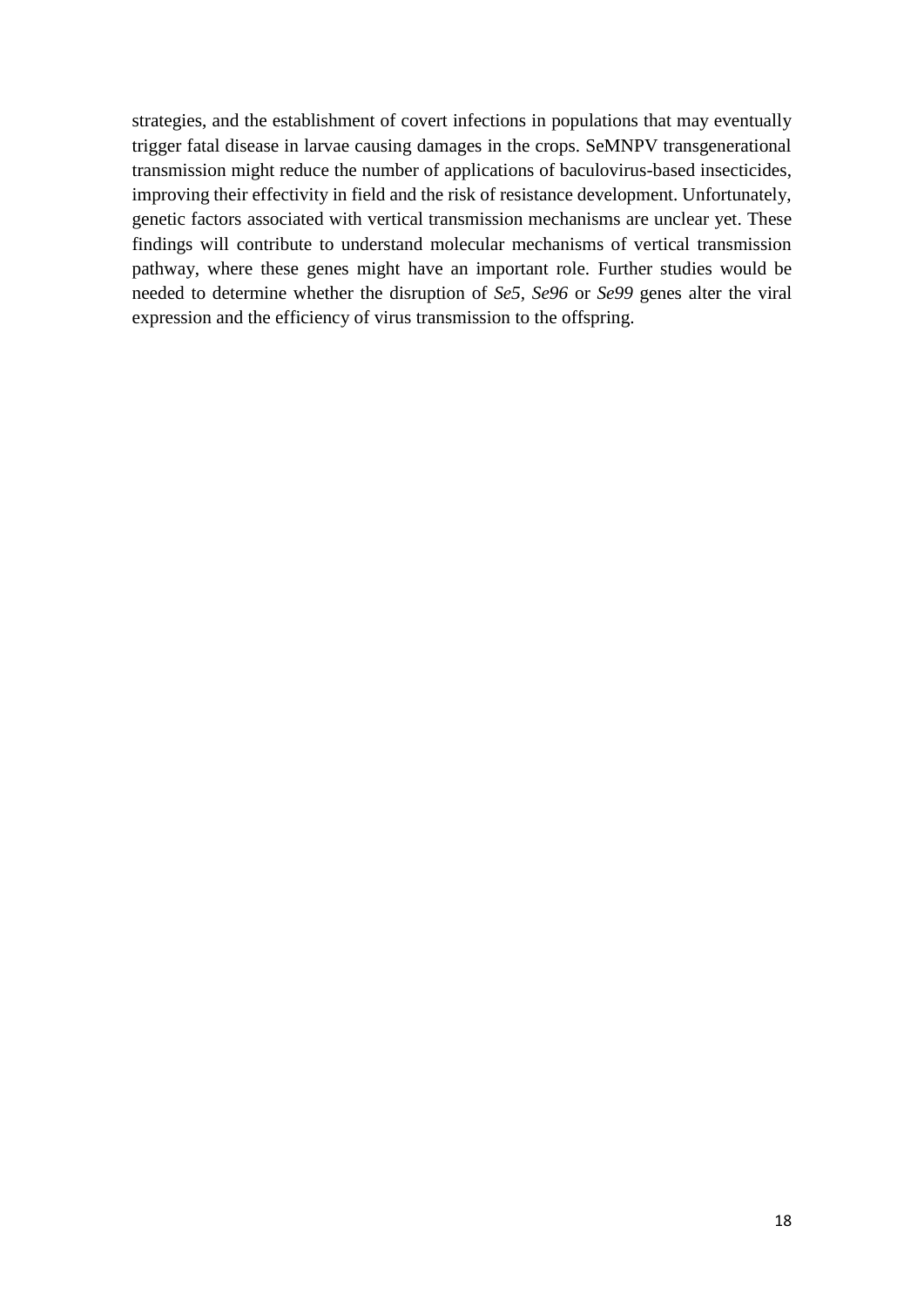#### **REFERENCES**

- Ahmad, M., & Arif, I. M. (2010). Resistance of beet armyworm *Spodoptera exigua* (Lepidoptera: Noctuidae) to endosulfan, organophosphorus and pyrethroid insecticides in Pakistan. *Crop Protection*, *29*(12), 1428–1433.
- Beas-Catena, A., Sánchez-Mirón, A., García-Camacho, F., Contreras-Gómez, A., & Molina-Grima, E. (2014). Baculovirus biopesticides: An overview. *Journal of Animal and Plant Sciences*, *24*(2), 362–373.
- Belda, J. E. (1994). Biología, ecología y control de *Spodoptera exigua* rn cultivo de pimiento en invernadero. Universidad de Almería, Almería, Spain.
- Brown, E. S., Dewhurst, C. F., French, R. A., Hinton, H. E., Hodjat, S. H., Snow, J. W., Moussa, M. A. (1975). The genus spodoptera (Lepidoptera, Noctuidae) in Africa and the Near East. *Bulletin of Entomological Research*, *65*(2), 221.
- Burden, J. P., Griffiths, C. M., Cory, J. S., Smith, P., & Sait, S. M. (2002). Vertical transmission of sublethal granulovirus infection in the Indian meal moth, Plodia interpunctella. *Molecular Ecology*, *11*(3), 547–555.
- Burden, J. P., Nixon, C. P., Hodgkinson, A. E., Possee, R. D., Sait, S. M., King, L. A., & Hails, R. S. (2003). Covert infections as a mechanism for long-term persistence of baculoviruses. *Ecology Letters*, *6*(6), 524–531.
- Caballero, P., Murilo, R., Muñoz, D., & Williams, T. (2009). The nucleopolyhedrovirus of *Spodoptera exigua* (Lepidoptera: Noctuidae) as a biopesticide: analysis of recent advances in Spain. *Revista Colombiana De Entomologia*, *35*(2), 105–115.
- Cabodevilla, O., Ibañez, I., Simón, O., Murillo, R., Caballero, P., & Williams, T. (2011a). Occlusion body pathogenicity, virulence and productivity traits vary with transmission strategy in a nucleopolyhedrovirus. *Biological Control*, *56*(2), 184– 192.
- Cabodevilla, O., Villar, E., Virto, C., Murillo, R., Williams, T., & Caballero, P. (2011b). Intra- and intergenerational persistence of an insect nucleopolyhedrovirus: Adverse effects of sublethal disease on host development, reproduction, and susceptibility to superinfection. *Applied and Environmental Microbiology*, *77*(9), 2954–2960.
- Capinera, J. L. (2001). *Handbook of Vegetable Pests*. San Diego, US: Academic Press.
- Cory, J. S., & Myers, J. H. (2003). The Ecology and Evolution of Insect Baculoviruses. *Annual Review of Ecology, Evolution, and Systematics*, *34*(1), 239–272.
- Glass, R., & Egea González, F. J. (2012). Biological control in the greenhouses of Almería and challenges for a sustainable intensive production. *Outlooks on Pest Management*, *23*(6), 276–279.
- Graham, R. I., Tummala, Y., Rhodes, G., Cory, J. S., Shirras, A., Grzywacz, D., & Wilson, K. (2015). Development of a real-time qPCR assay for quantification of covert baculovirus infections in a major african crop pest. *Insects*, *6*(3), 746–759.
- Greene, G. L., Leppla, N. C., & Dickerson, W. a. (1976). Velvetbean caterpillar: a rearing procedure and artificial medium. *Journal of Economic Entomology*, *69*(4), 487–488.